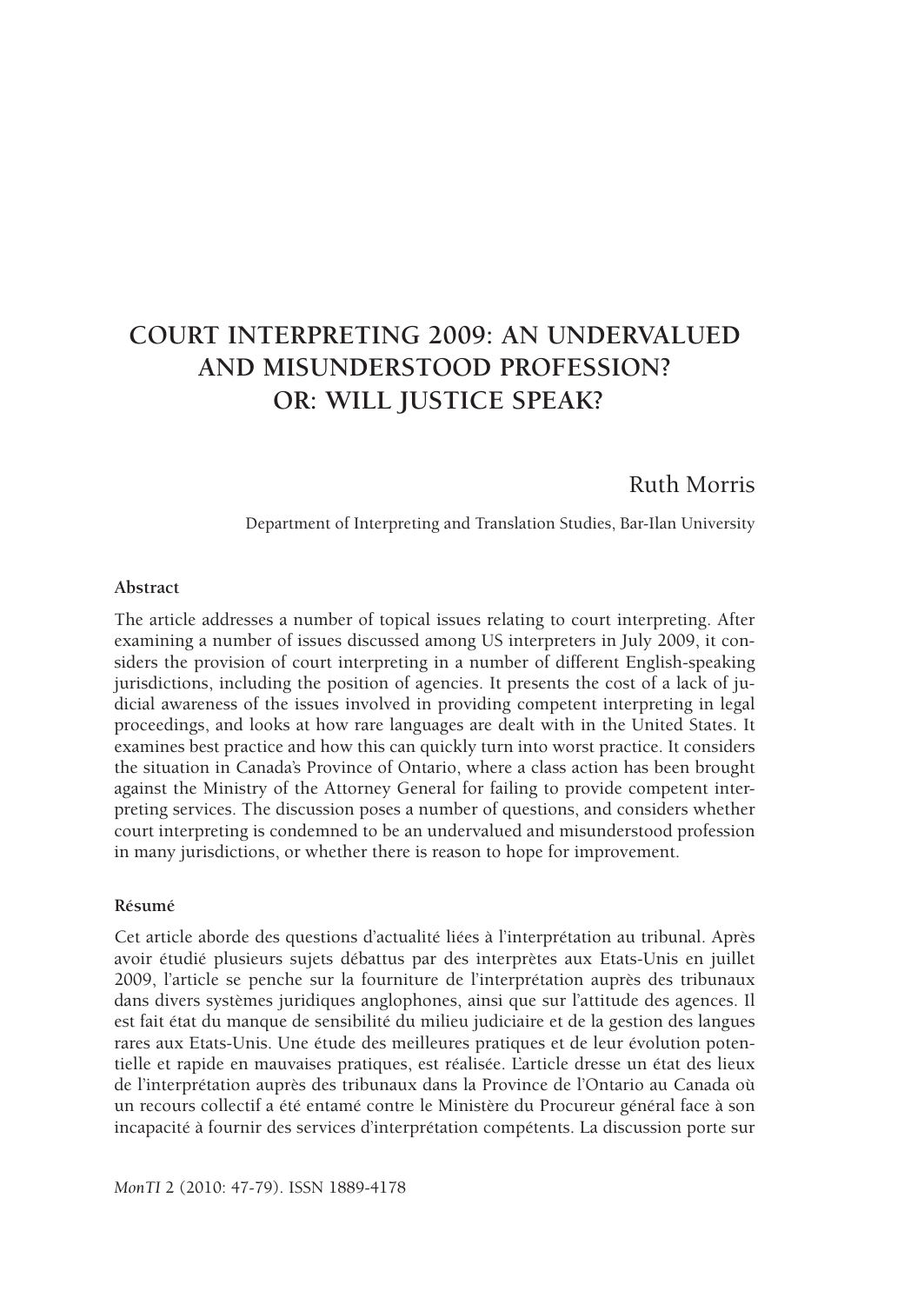plusieurs questions et s'interroge sur l'avenir de l'interprétation au tribunal: est-elle condamnée à être sous-estimée et incomprise dans de nombreuses juridictions ou y a-t-il lieu d'espérer une amélioration?

### **Keywords**

Reasonable understanding. Competent. Professional. Outsourcing. Arrangements.

### **Mots-clé**

Compréhension raisonnable. Compétent. Professionnel. Externalisation. Dispositions.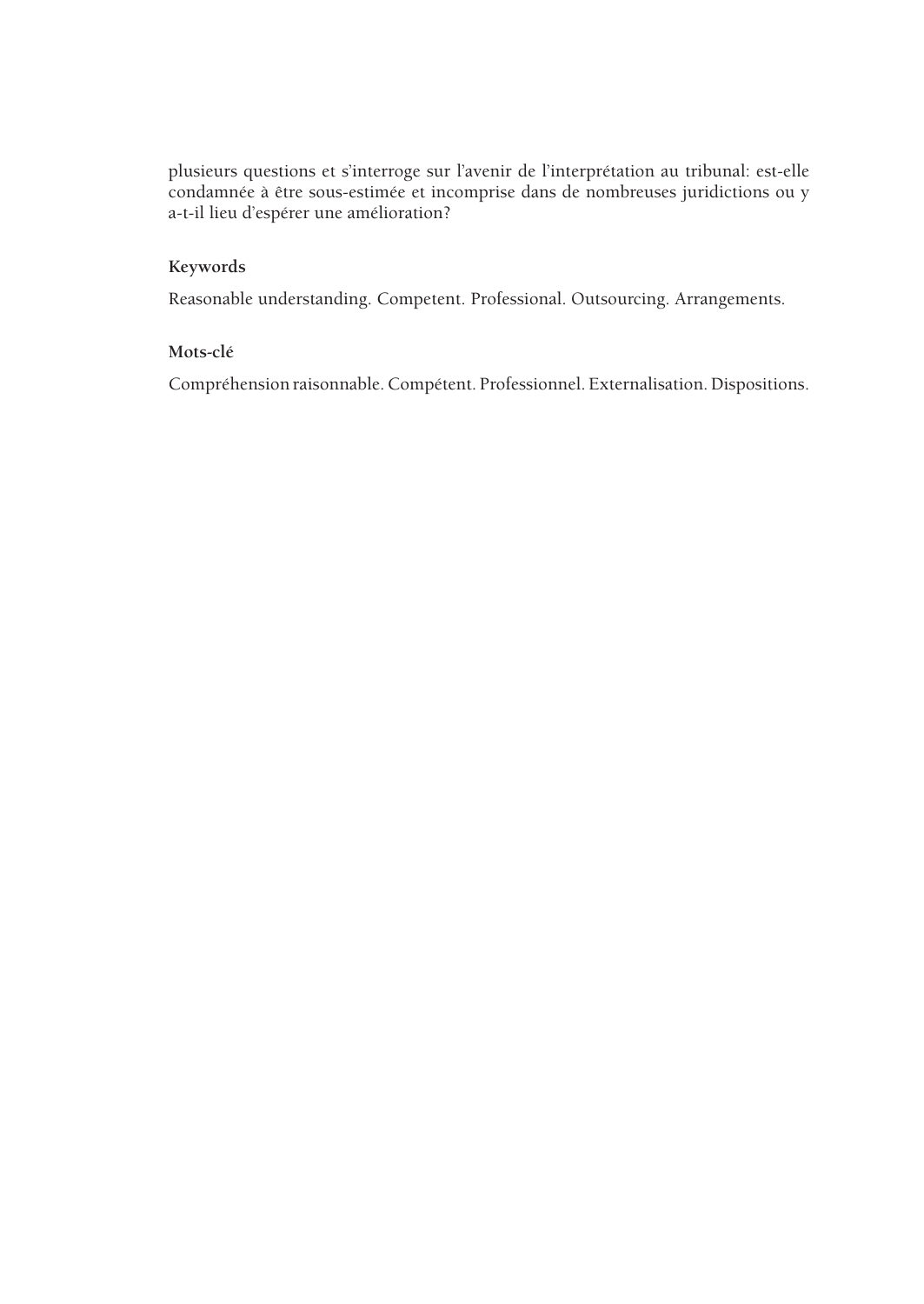### **Introduction: Interpreters in the US legal system - July 2009**

In July 2009, Wisconsin Democrat Senator Herb Kohl introduced the State Court Interpreter Grant Program Act (S. 1329), designed to create a federal grant program in order to ensure that high quality interpreter services are made available to non-English speakers appearing in state courts in the USA. NAJIT, that country's National Association of Judiciary Interpreters and Translators, issued a letter of support for Senator Kohl's Act (NAJIT 2009).

At the same time, a job advertisement for a part-time Spanish interpreter at the Franklin County Municipal Court, Ohio, was circulated on the NAJIT listserve. The overview indicated that "[t]he Court employs Spanish-language interpreters to provide interpreting and translating services to Spanish-speaking persons… Interpreters assist the judges, magistrates, attorneys, Court employees, and others in communicating with Spanish-speaking defendants, victims, witnesses, family members, and others having business before the Court". However, the eleven specifications for this position were extremely comprehensive, and combined not only job specifications but also elements of a code of ethics and practice:

- 1. Perform three types of court interpreting: sight interpreting, consecutive interpreting, and simultaneous interpreting.
- 2. Provide spoken language Spanish interpretation services to the Court.
- 3. Sight interpret Spanish or English documents as required during Court proceedings, interviews, and other Court-related communicative events.
- 4. Assist the Court with communication with Spanish speaking defendants, victims, witnesses, and other individuals as necessary.
- 5. Produce written translations of documents, such as official Court forms, public signs, notices, posters, and Court correspondence.
- 6. Maintain the confidentiality of conversations that are of a confidential nature and serve impartially as required by court interpreter ethics.
- 7. Perform interpreter duties according to established standards and in an accurate, impartial manner, and abide by any applicable rules or standards for interpreters adopted by the Supreme Court of Ohio.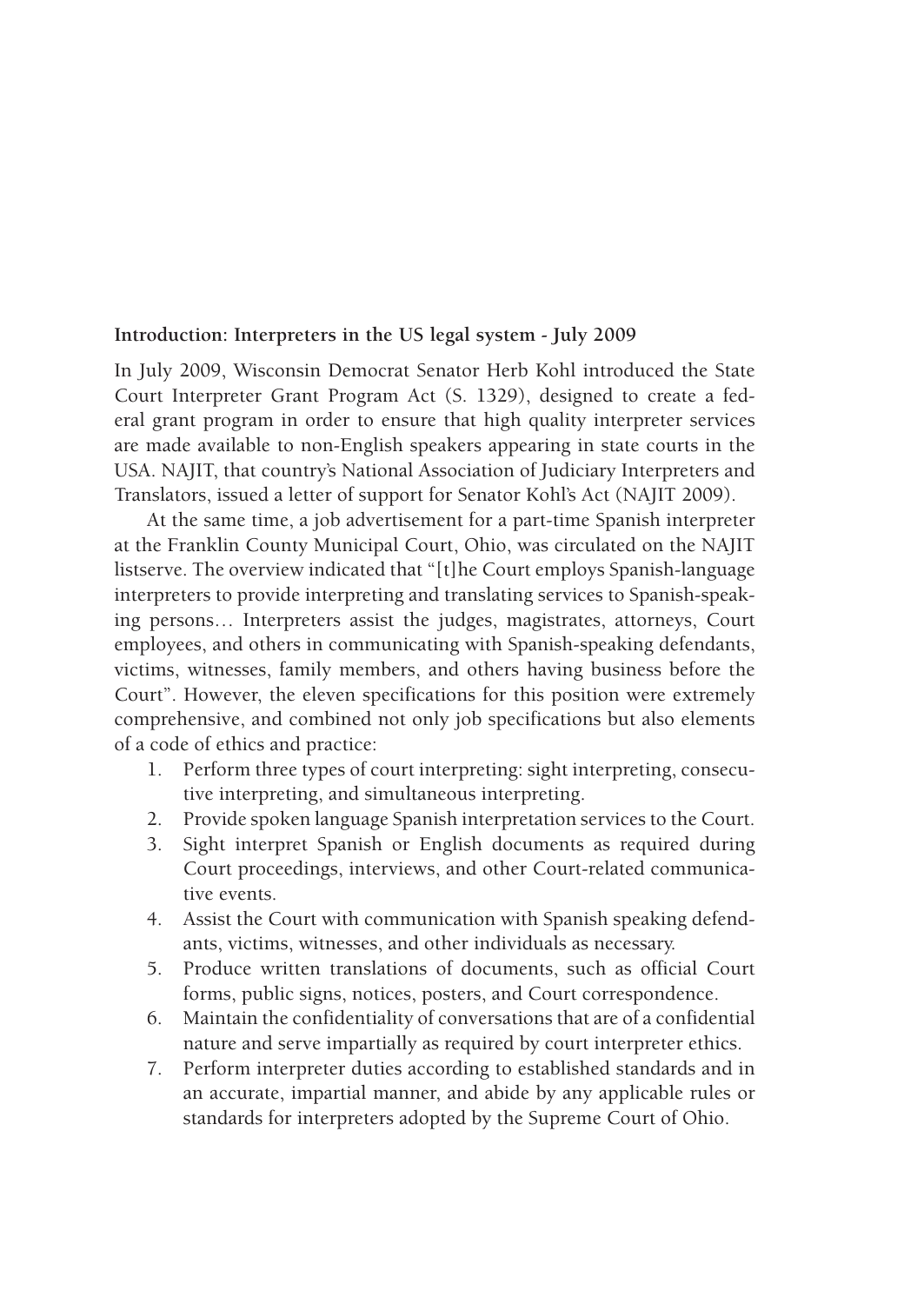- 8. Interpret in a manner that includes everything that is said, preserves the tone and level of language, and neither changes nor adds anything to what is said.
- 9. Attend ongoing training to improve and maintain Spanish interpreter skills, as well as ongoing training regarding court interpreter standards of ethics and conduct, including any applicable rules or standards for interpreters adopted by the Supreme Court of Ohio.
- 10. Perform other duties as assigned.
- 11. May be assigned to other positions in other departments of the Court if needed.

The advertisement stated that candidates "must have a combination of education, experience, skills, and personal characteristics that demonstrate the candidate's ability to perform the duties of the position". The successful candidate was expected to have at least the following qualifications and meet the following requirements:

- 1. A high school diploma or equivalent.
- 2. Ability to read, write, speak, understand, and communicate fluently in both Spanish and English.
- 3. Two years of full-time experience in Spanish interpreting and translating in a public setting.
- 4. Basic understanding of legal terminology and procedures.
- 5. Ability to render precise, accurate interpretations from English into Spanish and Spanish into English without omissions or additions.
- 6. Ability to render interpretations promptly without hesitation.
- 7. Thorough knowledge of the methods, techniques and procedures used in interpreting in consecutive and simultaneous modes.
- 8. Ability to interpret both simultaneously and consecutively.
- 9. Ability to sight interpret Spanish and English documents.
- 10. Knowledge of the ethical codes of interpreters and protocol of interpreting, including any applicable rules or standards for interpreters adopted by the Supreme Court of Ohio.
- 11. Knowledge of common office practices, procedures, and equipment.
- 12. Proficiency in operating a personal computer and using, or being able to learn, Microsoft Office products including Word, Outlook, and Excel.
- 13. Have good time management skills; be highly organized and detail-oriented.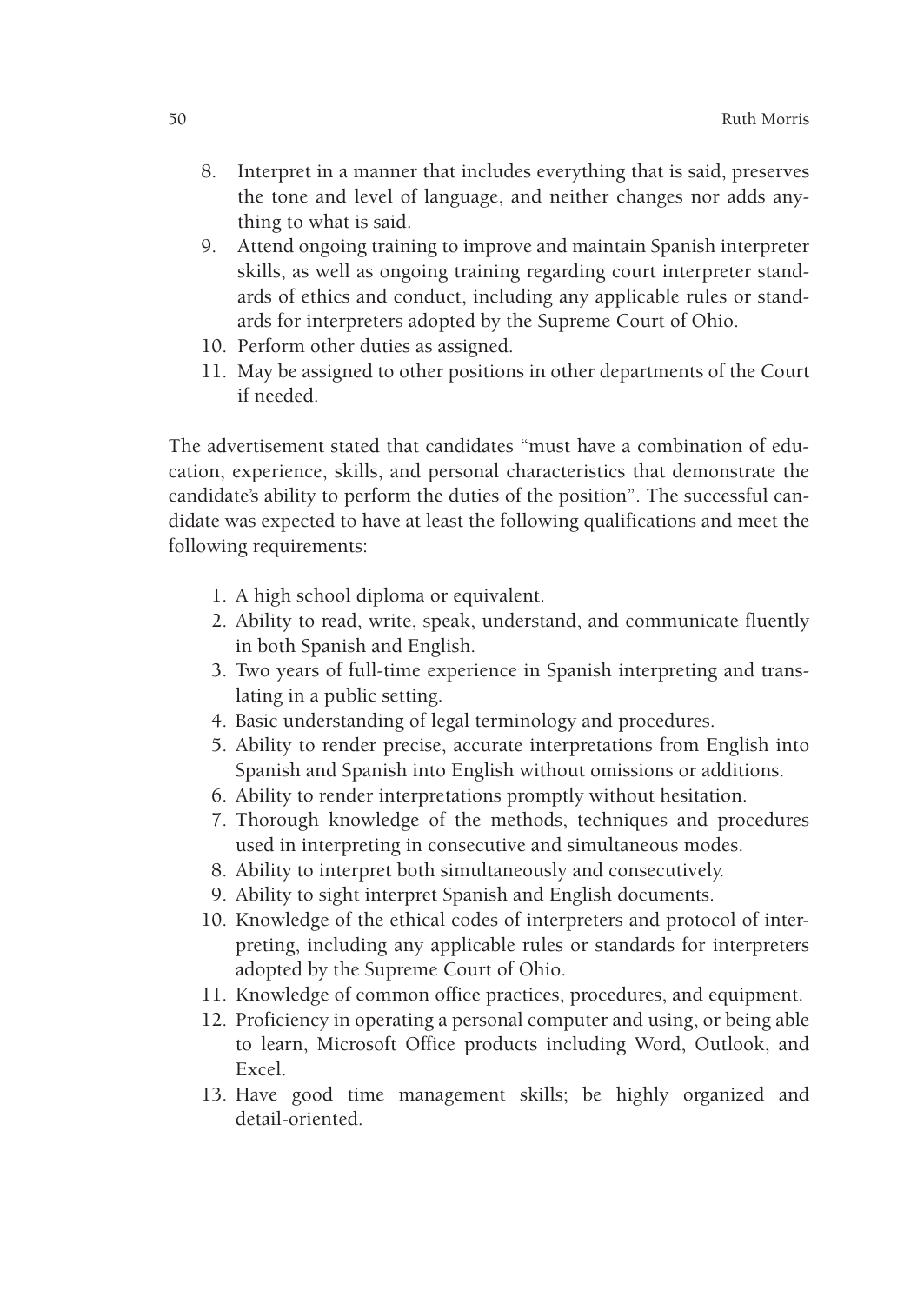- 14. Ability to prioritize work, work independently without daily supervision, perform a variety of duties, and manage a variety of projects simultaneously in a high pressure atmosphere under sometimes severe time constraints.
- 15. Ability to effectively and professionally communicate verbally and in writing in English to diverse audiences.
- 16. Pleasant personality; ability to interact and maintain effective working relationships with judges, other elected officials, employees, law enforcement officers, lawyers, and other conducting business with the Court.
- 17. Conscious of and sensitive to the diversity within the Court's jurisdiction and able to interact professionally with this diverse population of people from many different geographic, socioeconomic, religious, racial, and ethnic backgrounds on a regular basis.
- 18. Professional appearance and demeanor appropriate for the position and expected of a representative of elected officials.
- 19. Demonstrated dependability, reliability, and excellent attendance record.
- 20. Patience, objectivity, maturity, effectiveness under stress, initiative, adaptability, leadership, and sound judgment.

In addition to this highly complete listing of desirable qualities in a court interpreter – qualities which the advertisement thinks can be met by somebody with a high school diploma, and which seem to require the individual to be a translator as well as office coordinator and administrator – the advertisement goes on to specify that preferred qualifications include "an associate's or bachelor's degree in Spanish or Court Interpreting; a certificate or other evidence of having completed a course on court interpreter ethics and conduct standards offered by the Ohio Supreme Court, the Franklin County Municipal Court, or an equivalent training; certification by a member of the Consortium for State Court Interpreters Certification or Court Interpreter Certification from the Administrative Office of the U.S. Courts; and previous interpreting experience in a judicial, law enforcement, or legal environment". And just in case applicants have extra skills to offer, for good measure the point is made that additional consideration would be given to applicants who have any of the following qualifications: "paralegal certification or other advanced schooling in any subject; fluency in a language other than Spanish or English; the ability to speak and write a language commonly used by people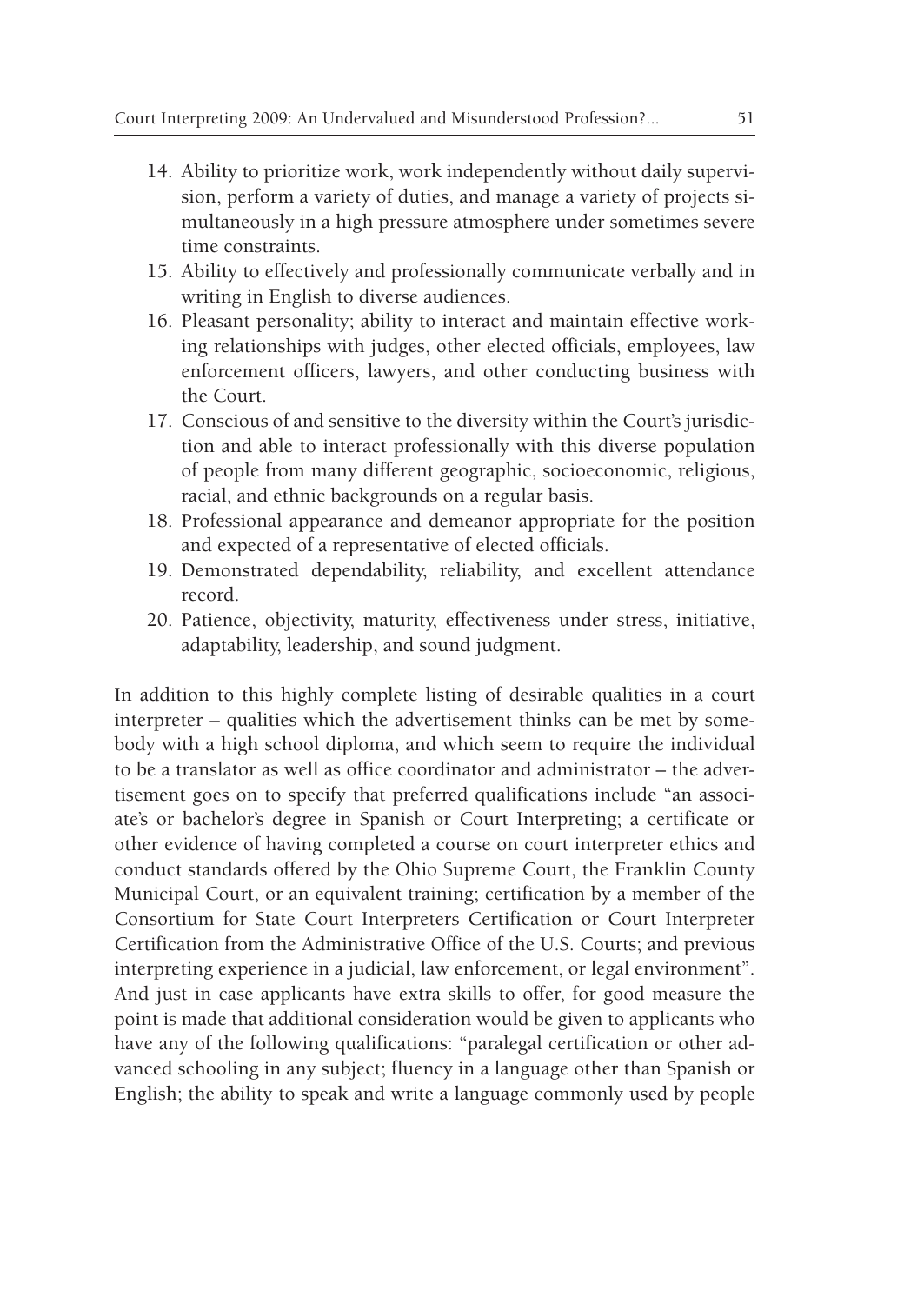of Somalia for whom English is a second language; or proficiency in American Sign Language (ASL)".

The author of the advertisement has done a commendable job in describing the complete range of attributes that should be possessed by the perfect interpreter/translator employee working in the legal system. However, this part-time position pays \$18.54 an hour, equivalent to \$19,281.60 a year. In response, one comment on the NAJIT listserve was: "This is ludicrous... long on requirements and too short on pay!" Another contribution to the thread read: "It gets worse. I spoke to an owner of an interpreting agency in Columbus, OH last week about a possible assignment. She informed me that they pay \$20 an hour for free lance court interpreters and *\$12* an hour for medical interpreters!" (emphasis in original). A third communication suggested, "Perhaps a NAJIT committee could help these states/hiring organizations come up with realistic fees befitting the preparation and credentials needed for our profession, not to mention cost of living, business costs, etc.? This issue is not Ohio's alone, our profession is undervalued and misunderstood in many places across the nation". And last, in hope but perhaps unrealistically: "If there was a law created by Congress for this profession, then there may be standards placed on wages that are uniform across the US".

With regard to the NAJIT letter of support for Senator Kohl's initiative, one member observed in a *cri de coeur* which correctly identifies the basic predicament of those who wish to provide professional interpreting services to the legal system:

It is infuriating … that although states purport to want to professionalize interpreting on the one hand, on the other, they are awarding contracts for interpreting to agencies that want to pay less and less every year (since that is how they were able to win the contracts in the first place), thus creating a situation where professionals are supposed to work for the pay that laborers make, while having to spend money on education, testing, certification, professional courses, dictionaries, and all of the other things that make us professionals.

Added to the panoply of July 2009 documents that give court interpreters pause for thought is the Brennan Center for Justice report on Language Access in State Courts (Abel 2009). Its executive summary identifies the following hair-raising facts:

Across the country, people are stuck in a Kafkaesque nightmare: they must go to court to protect their children, homes or safety, but they can neither communicate nor understand what is happening. Nearly 25 million people in this country have limited proficiency in English (LEP), meaning that they cannot protect their rights in court without the assistance of an interpreter. At least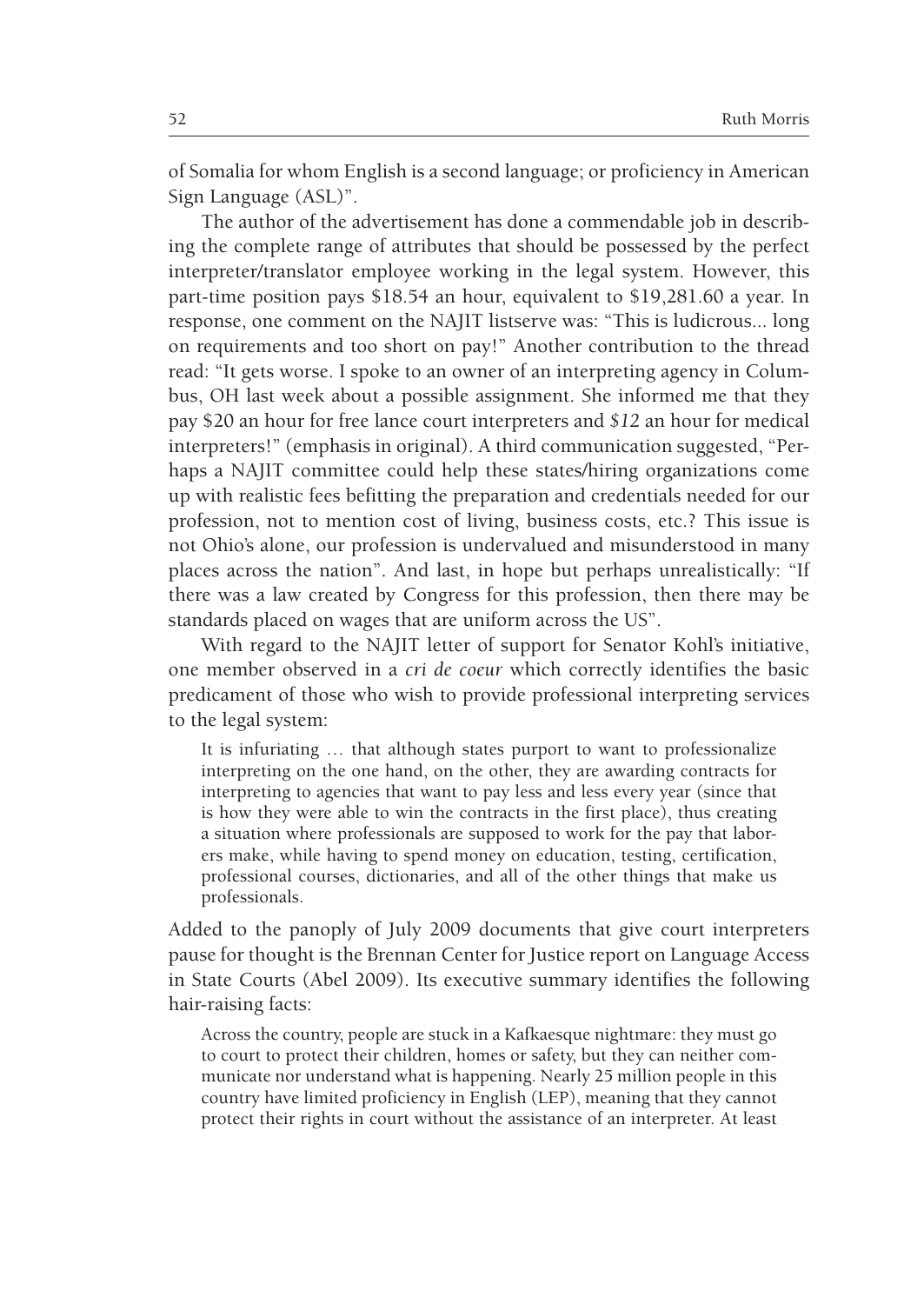13 million of those people live in states that do not require their courts to provide interpreters to LEP individuals in most types of civil cases. Another 6 million live in states that undercut their commitment to provide interpreters by charging for them. And many live in states that do not ensure that the "interpreters" they provide can speak English, speak the language to be interpreted, or know how to interpret in the specialized courtroom setting. Many of those states are violating Title VI of the Civil Rights Act, which requires state courts receiving federal assistance to provide interpreters to people who need them. (Abel 2009:1)

Abel goes on to identify the high costs of state courts' failure to provide competent interpreters to LEP people in civil cases. Not only do individuals suffer because they cannot protect their children, their homes, or their safety. "Courts suffer because they cannot make accurate findings, and because communities lose faith in the justice system" (Abel 2009:1). Furthermore, society suffers because its civil laws – guaranteeing the minimum wage, and barring domestic violence and illegal eviction – cannot be enforced. Clearly, competent interpreters to work in the legal system are a necessity in the United States, but at the time of writing they are not available in sufficient numbers, whether because of a shortage of qualified individuals, failure on the part of the authorities to employ them, or insufficiently attractive conditions.

In the United States, the federal Civil Rights Act requires state courts that receive federal funds to provide interpreters to LEP individuals in all civil and criminal cases, on the same footing as access to the courts, due process, equal protection and the right to counsel. Abel makes the point that the interpreters must be provided without charge. Courts must ensure that interpreters have essential language and interpreting skills. Judges and other court personnel must know when and how to use interpreters. And, courts must accord LEP individuals the same treatment they accord other individuals (Abel 2009:1).

The points cited above from the Brennan Report's executive summary are a mixture of legal requirements and common sense. However, throughout the USA, courts are shirking their responsibilities. For the report, interpretation services were examined in 35 states. The findings were as follows: (1) 46% fail to require that interpreters be provided in all civil cases; (2) 80% fail to guarantee that the courts will pay for the interpreters they provide, with the result that many people who need interpreters do not in fact receive them; and (3) 37% fail to require the use of credentialed interpreters, even when such interpreters are available (Abel 2009: 2).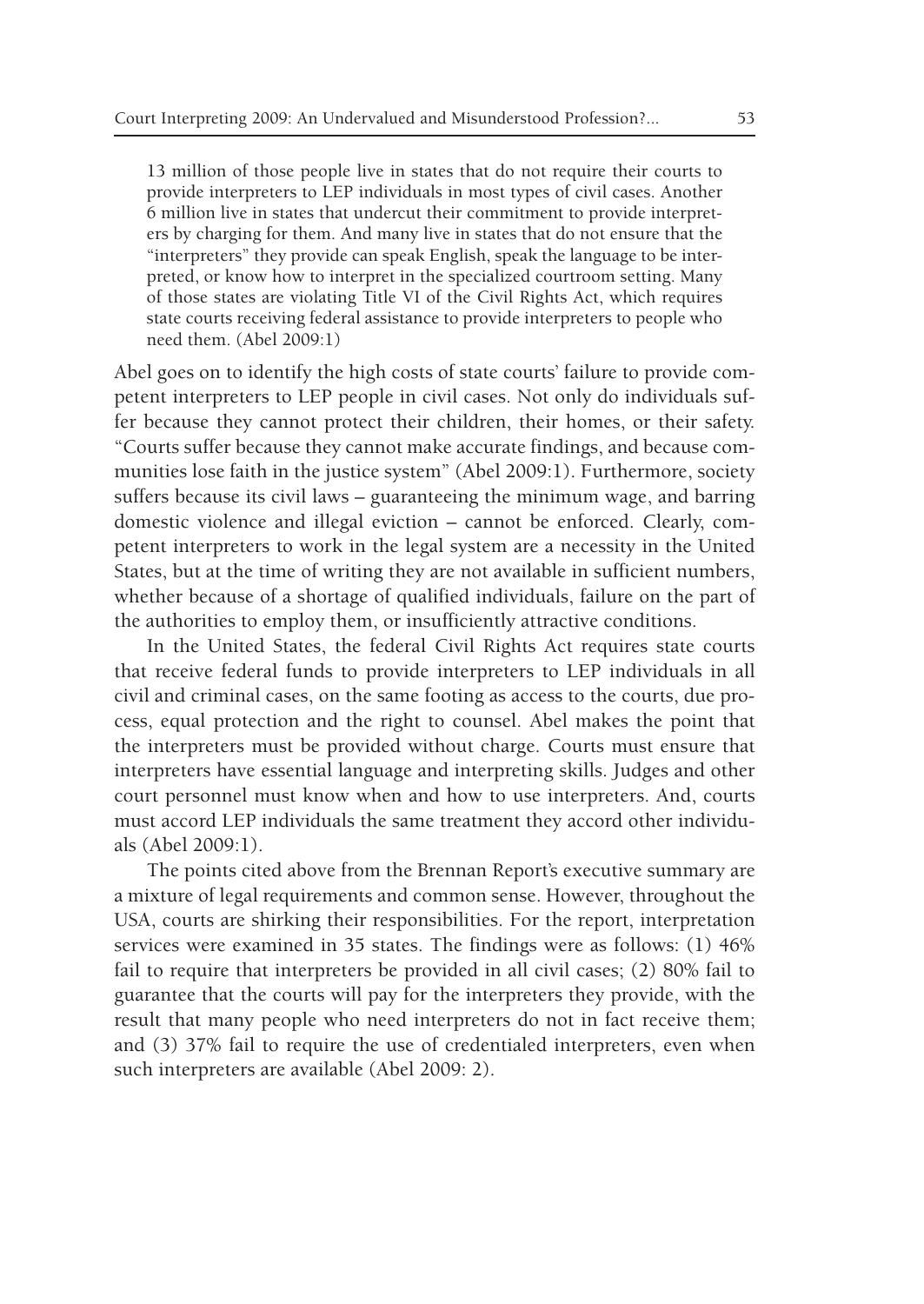Given this picture of a very specific United States legislative background and the gaping loopholes that exist in practice, this paper will now look at related situations in various English-speaking countries.

### **Judicial professionals' perceptions of interpreters**

In some parts of the English-speaking legal world, acts and regulations have been passed with the goal of guaranteeing the provision of language-mediation services in the legal system – largely, but not always exclusively, the criminal justice system. In the United States, following the passing of the Court Interpreter's Act of 1978 (28 USC 1827), "each federal court is required to provide, at judiciary expense, a certified or otherwise qualified interpreter in judicial proceedings instituted by the United States for a party who speaks only or primarily a language other than English" (U.S. Code Title 28, Part V, Chapter 119, § 1827. Interpreters in courts of the United States, http:// www4.law.cornell.edu/uscode/28/1827.html). Among other things, the Act stipulates: "The Director of the Administrative Office of the United States Courts shall establish a program to facilitate the use of certified and otherwise qualified interpreters in judicial proceedings instituted by the United States". Following the passing of the Act, changes have also taken place on state level too that have led to various acts, regulations and programs relating to the provision and qualifications of interpreters in legal systems.

However, basically every system has its Achilles' heel. There is frequently some factor – often due to a particular person, or an all-pervading ethos – that makes systems tend to either the wonderful or the terrible. Sometimes plain economic factors may dominate. At other times, local politics may play the same role. Thus a particular state's flourishing interpreter program may deteriorate out of all recognition with the departure of a particular individual from a state court administrator's office or similar. Alternatively, a new supreme court justice may have priorities that do not include interpreter issues, and hence a program may be only able to coast along, perhaps offering nothing more than testing and certification. Although some individuals may be dedicated to access-to-justice issues, a great deal will depend on actually obtaining funding grants, which in cash-strapped times are likely to become increasingly hard to obtain. To a large extent, such factors lead to many systems having to start all over and duplicate much of what was originally accomplished when a program was initially established. For an account of a demise of this type, see "Requiem for an Interpreters Office, 1985 – 2001" (Anonymous*: Proteus*, NAJIT Newsletter, 10:3).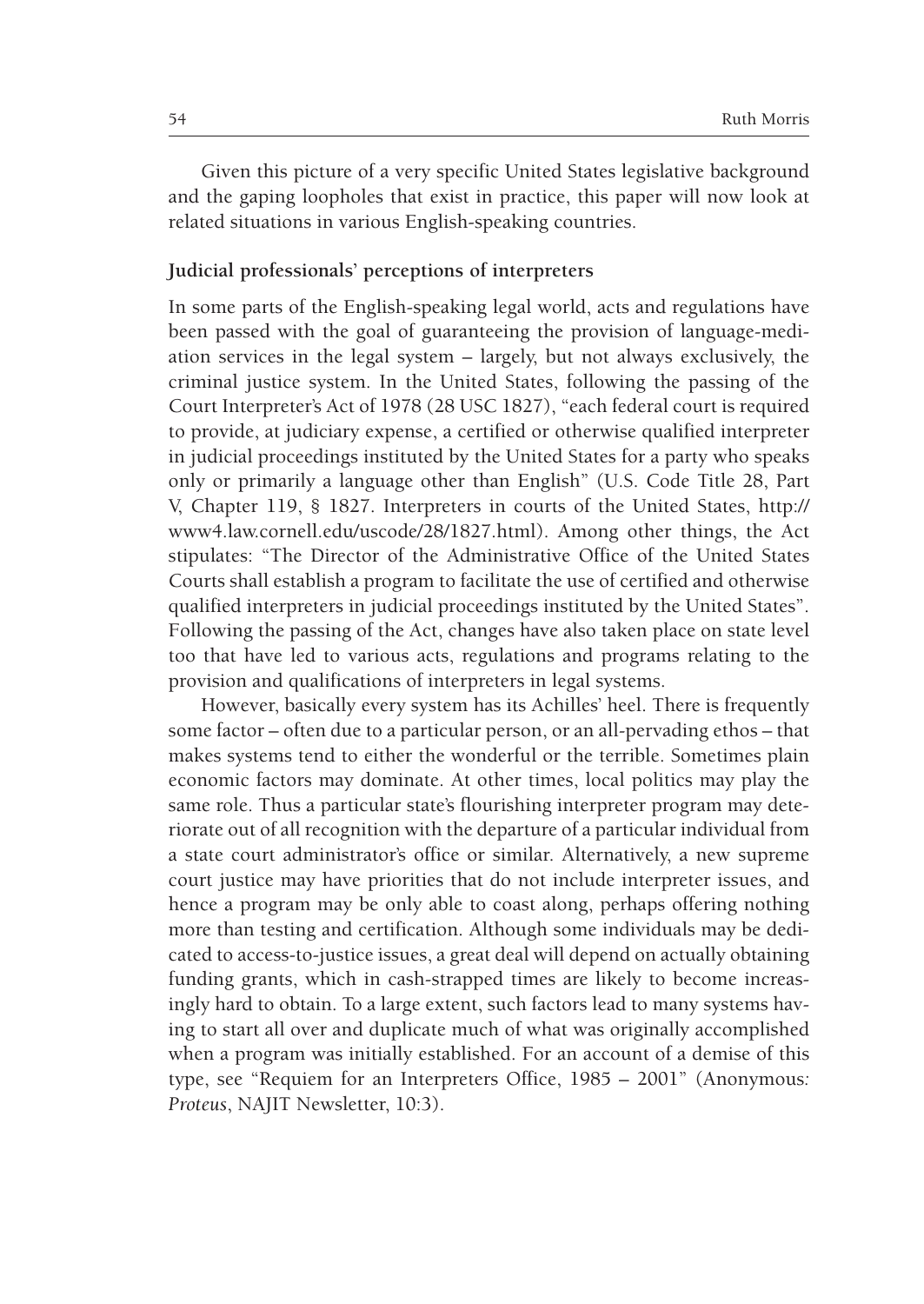As a result, even if the longed-for situation comes about where judicial professionals come to perceive interpreters as professionals providing an invaluable system in their legal systems, financial and administrative aspects may lead to a deterioration in the quality of the interpreters recruited for their courts. It is a rare judge who sees fit to personally and relentlessly pursue issues relating to court interpreters in his courthouse, as did Judge Casey Hill in the Brampton courthouse in Toronto (see Canada: Mr. Justice Casey Hill and *Sidhu* below). The fact that regulations frequently provide "let-out clauses" allowing waivers from credentialing in the case of rare languages is often used by administrations as an excuse not to insist on adherence to quality standards that are set down in regulations and tenders. The result is a lamentable deterioration in quality or a failure to uphold what were intended to be professional standards.

# **Court interpreting in California, England and Wales, Ireland and Scotland**

Judicial interpreters' working conditions, career prospects, pay and conditions vary greatly worldwide. There is also considerable diversity in arrangements for the provision of interpreters to the legal system. In addition, a given situation may change out of all recognition as a result of a policy switch, with interpreters who have made substantial efforts to become trained, qualified and experienced suddenly finding that the basic premises on which they based their professional decisions have altered out of all proportion. A professional profile that was expected to put the interpreter in a relatively high socio-economic bracket may be transformed almost overnight as a result of administrative decisions from on high, as well as commercial decisions at the bottom of the pyramid.

Career aspects are frequently a thorny issue, even in California, which is a relatively linguistically enlightened jurisdiction. Interpreter pay levels may remain unchanged for many years, with advancement for interpreters an alien concept to administrations. In 2007 Los Angeles County court interpreters went on strike for six weeks but failed to gain a desired pay increase. Interpreters were seeking salary steps, to provide pay increases based on years of service, arguing that Court employees were entitled to this. As one interpreter put it, "'everyone would agree that's a good starting salary,' but without annual pay increases, 'our starting salary is our ending salary. There is no career path'" (Hong 2007). In all settings, court personnel may treat court interpreters as complete outsiders, even if they regularly work in the court system and are legally recognized as "officers of the court" (*R. v. Sidhu*, para. 292). Vital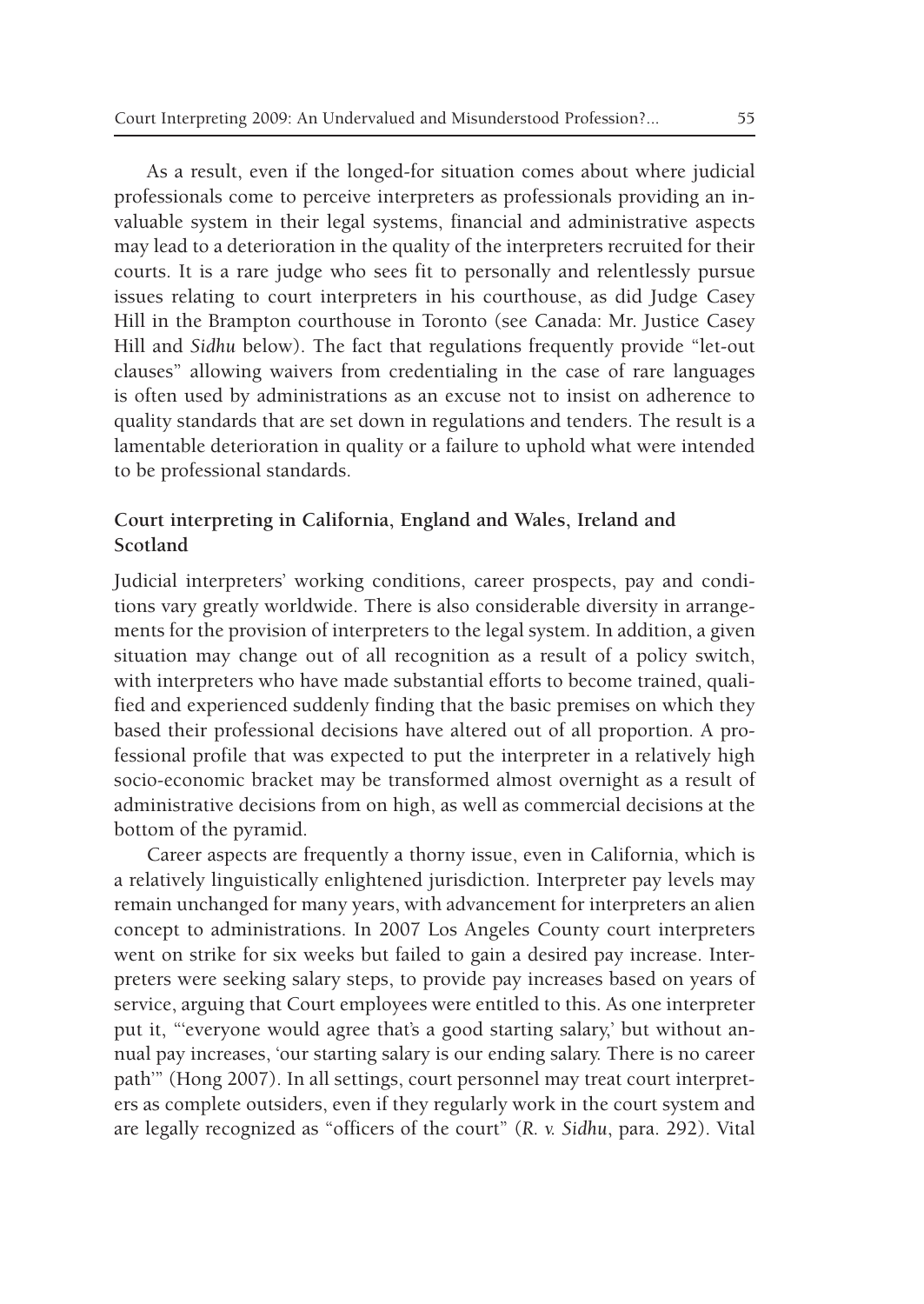advance access to documentation is often refused to interpreters; sometimes, however, court staff are amenable to requests, being aware of interpreters' need to prepare. Interpreter frustration can relate to many issues, and not just monetary ones.

The new millennium has brought a marked trend towards outsourcing the provision of judicial interpreters to commercial agencies. Overall, experiences have not been positive. As the following survey of a number of Englishspeaking jurisdictions will show, whatever actual arrangement is chosen in order to deal with the provision of interpreting services in the legal system – whether it is to use commercial agencies, a national register, an office of court interpreters, or non-profit state or private corporations – it is only as good as those who run, oversee, administer and supervise these entities. What is good must be kept that way and further improved; what does not work properly must be scrapped and a viable alternative introduced. Training, testing, certification, quality assurance, efficiency and "delivery of the goods" in the form of competent language mediation for the legal system in a given country are (or should be) universal requirements. For a variety of reasons, few countries manage to consistently achieve good practice in all of these.

Identifying a problem, researching the area or areas in which it exists, making recommendations for policy and practical steps to address the problem is a common approach. It is one that was adopted in the early 1990s in Britain with regard to interpreting in the legal system. At first, all seemed well. A system of interpreters competent to work with the public services called the NRPSI – National Register of Public Service Interpreters – was introduced in 1994. Such individuals were required to be qualified in at least one of four options: English law, Scottish law, health and local government-related services. The body currently in charge of the Register – a company called The NRPSI Ltd (a wholly owned, not-for-profit subsidiary of the Chartered Institute of Linguists) – states that its role is "to maintain a register of Public Service Interpreters" (PSIs). People on the Register were supposed to be holders of the industry benchmark Diploma in Public Service Interpreting (DPSI). Interpreters whose names appear on the Register are told that the latter is dispatched to subscribers – public service organisations and agencies that they work through – who, it assures interpreters, "will contact you direct for work". It is at pains to point out that "[t]he National Register cannot guarantee a steady source of income". Furthermore, it states, "The National Register does not commission interpreters as an agency would. Therefore public service organisations that subscribe to the National Register save on unnecessary agency charges and interpreters are able to negotiate their pay directly with the public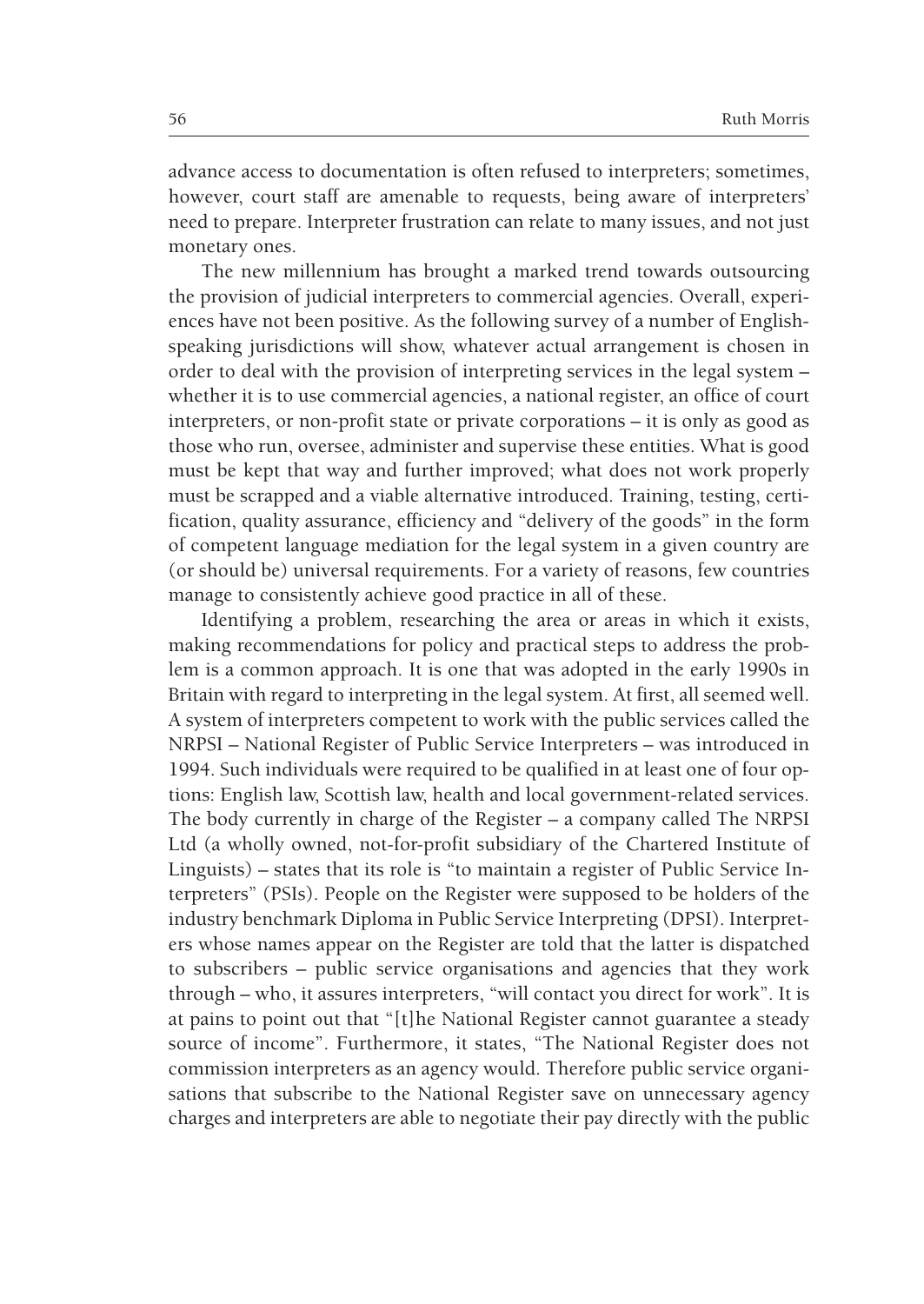service" (http://www.nrpsi.co.uk/news/index.htm). In reality, however, outsourcing to commercial agencies has become dominant in various parts of Great Britain. In this connection, the NRPSI chair, Brooke Townsley, made a number of points in the May 2007 National Register Newsletter. He admitted that there was much to be done at the NRPSI and noted that the NRPSI "can and must deal with the issues that it is empowered to address". Among these are "concerns about the nature and function of the register, about the availability of the register and to whom, and the responsiveness of the register to its registrants". Other critical issues need to be addressed by the public service interpreting profession through its professional membership bodies and trades unions, in conjunction with service providers. "Among these are issues of terms and conditions for all PSIs, standardisation of remuneration, outsourcing contracts and the activity of agencies and intermediaries". He finishes on this note: "I hope some of the concerns that rightfully belong to the NRPSI are addressed in this newsletter. I don't expect it to resolve them. It is, however, a start" (Townsley 2007).

Some of the issues hinted at by Townsley have subsequently become highly controversial on the British public service interpreting scene, and should be borne in mind by anyone considering following the British example. Thus available qualified, competent interpreters who are members of the Register, which has somehow been "acquired" by certain commercial agencies, are reportedly being forced to either work through the latter, at a fee far below that which they had expected to be paid in return for their investment in their qualifications and careers, or to largely remain unemployed. The interpreters whom the agencies actually provide are often unqualified, even though frequently qualified interpreters are available. A number of known legal cases in England and Wales which failed as a result of the incompetent interpretation resulting from this situation, whether at the police station or in courts, have been documented (Interpreters and Translators Bulletin. [n.d.] "Malpractices Dossier").

A similar cautionary tale comes from Ireland, where the American Lionbridge company was awarded a four-year court interpreters contract in 2006, and finally began supplying individuals in March 2007, judges were soon complaining about the quality of individuals sent to interpret in their courts, as well as the company's inefficient assignment practices. Reportedly, when the Courts Service put out a request for tender for interpreting services in 2005 they set the bar too low, arguing at the time that there were not enough qualified interpreters in the country and consequently they had to make do with what was available. Writing in the October 2007 bulletin of the local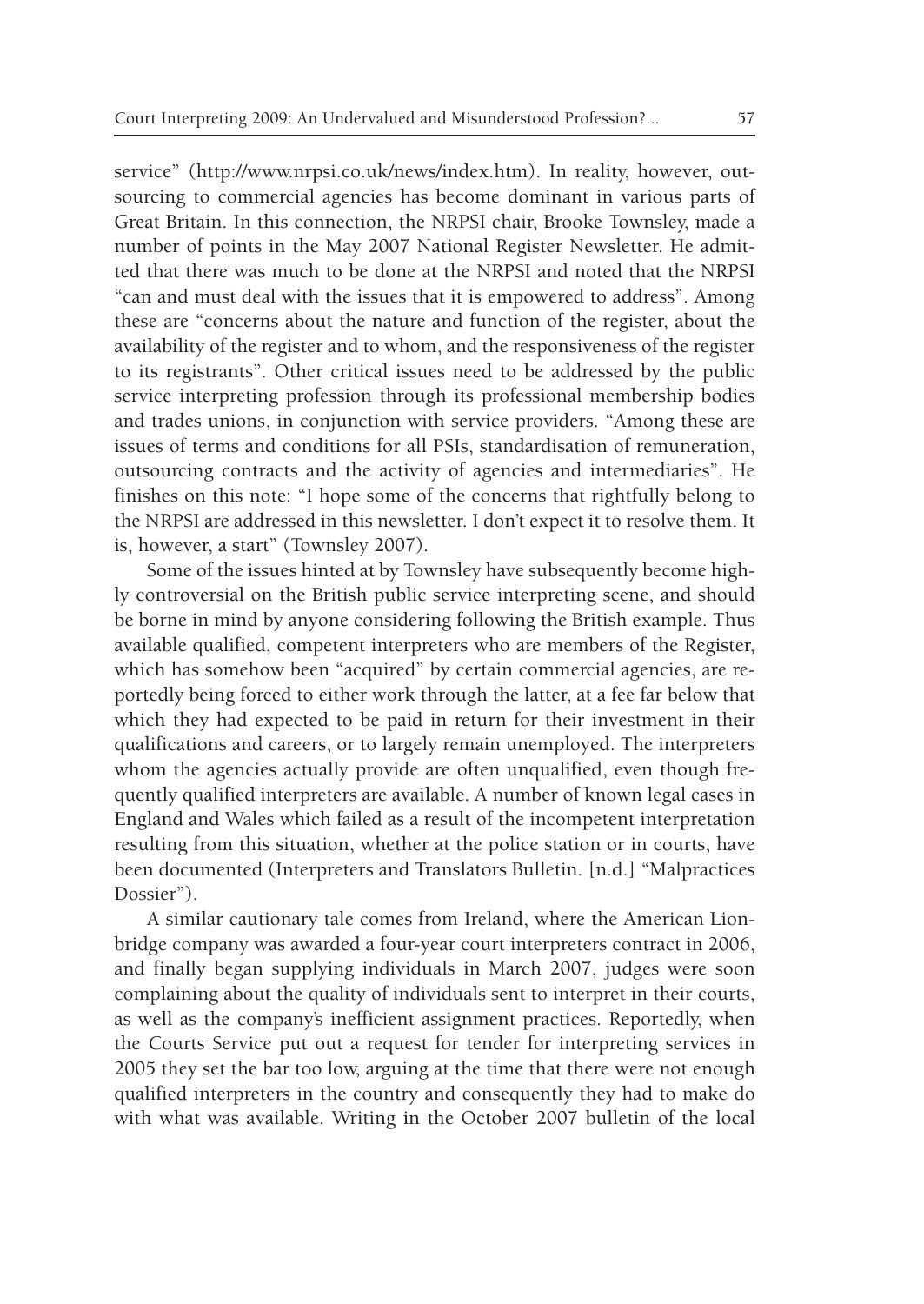translators' and interpreters' association, the ITIA, its secretary, Mary Phelan, observed that all interpreters working in the courts were allegedly interviewed by Lionbridge and "must attend a one-day training course. Most are speakers of other languages rather than trained interpreters. A one-day training course is obviously totally insufficient to train court interpreters" (Phelan 2007). Worryingly, although the Courts Service spent over two million euros on interpreting in 2006, there is no provision for monitoring the standard of interpreting or for testing interpreters to ensure that they meet basic minimum standards.

According to Phelan, the Courts Service paid Lionbridge €46 per hour. In turn, Lionbridge paid either  $\epsilon$ 25 or  $\epsilon$ 20 or  $\epsilon$ 17.50 to the interpreters. Reports of €15 per hour have even been heard. The rates varied depending on when the interpreters were recruited – those recruited more recently were paid less. Phelan comments that the reduction in pay was an alarming development. Interpreters used to complain that the hourly rate never increased despite inflation, but they never expected such reductions. Phelan suggested that Lionbridge favoured the more recently recruited interpreters for interpreting assignments because they cost less. The ITIA has well qualified, experienced interpreters in a number of languages, she points out, but they are not prioritised for work in the courts. Many members refuse to take on this type of work because the rate of pay is far too low for experienced, competent interpreters who can work in other sectors (conference/business) for much higher rates where they are paid per day or per half day. Indeed, many comment that Lionbridge pays reasonable rates for translation work.

Two newspaper articles in the same issue of the ITIA Bulletin also provide corroboration of reports from court interpreters who observed that Lionbridge's provision of interpreters was not working. Thus in the Cork District Court there were two interpreters for Polish when only one was required, whereas in Letterkenny District Court no Polish interpreter was available. Phelan observes that clearly something was wrong with the booking system if this was happening across the country. She made the point that not only should there be no problem locating Polish interpreters; there were many highly qualified Polish interpreters in Ireland, many of them holding postgraduate degrees in Translation and Interpreting (Phelan 2007: 5). Phelan concludes her article with a number of pointed and far from rhetorical questions:

Our members tell us of court cases where it is quite obvious to onlookers that the interpreters are interpreting only a fraction of what is said. What is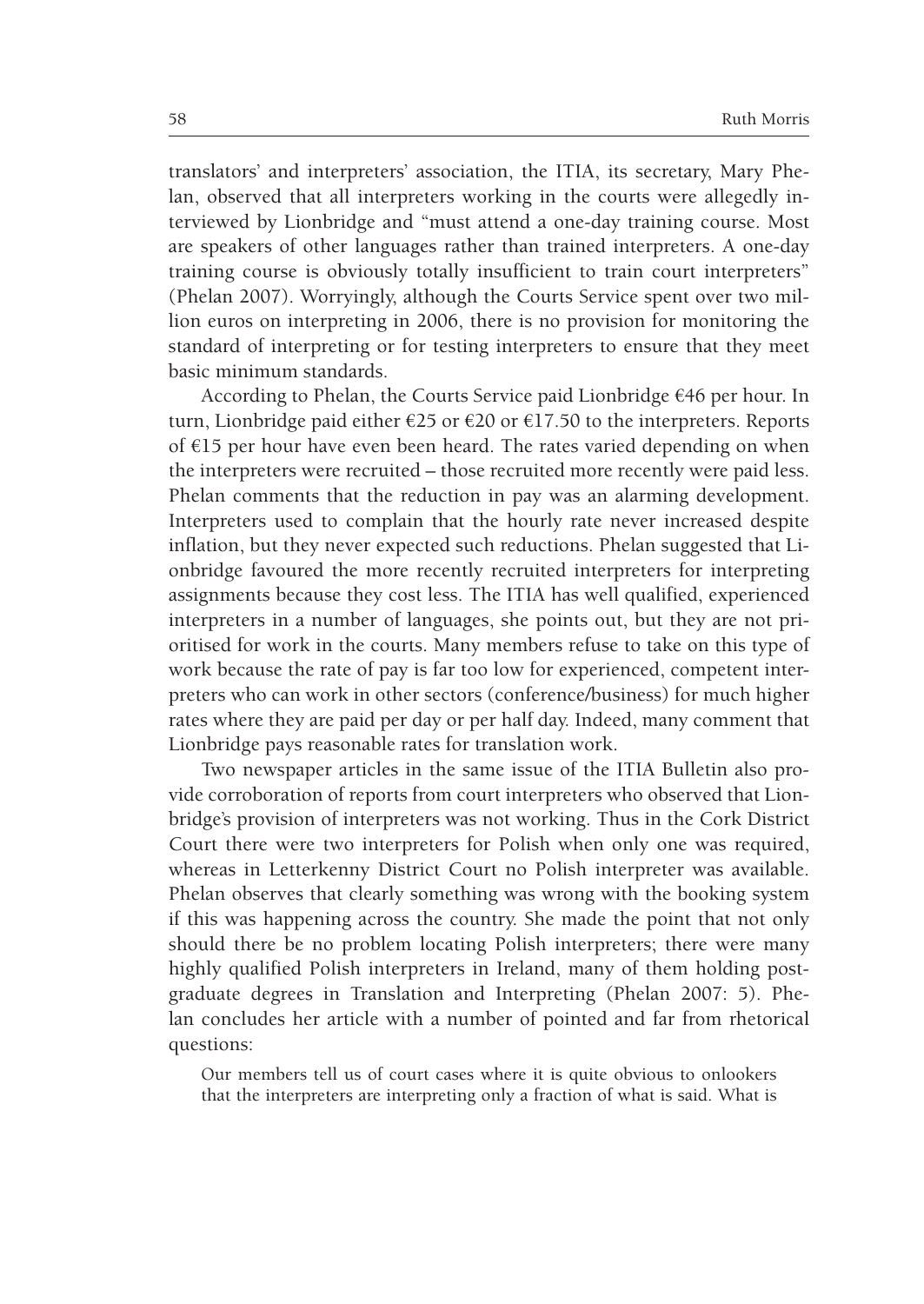the point of spending over two million euros on interpreting if the service provided is largely inadequate? (Phelan 2007: 4)

Her conclusion: "The Courts Service and Lionbridge have totally underestimated the level of difficulty of court interpreting".

How long are we going to have to wait for the Courts Service to improve the situation? There is an urgent need for proper, accredited training for court interpreters along with independent testing. Court interpreting should be seen as a viable profession for the languages most in demand. Do we really have to wait for a miscarriage of justice for the situation to change? (Phelan 2007: 3-4)

In the same edition of the ITIA Bulletin, the editor, Elizabeth Hayes, comments that these are "difficult times for qualified, competent interpreters in Ireland". She goes on to observe that when Lionbridge won the contract for the courts, the main concerns to the ITIA were rates and quality. Rates have indeed been slashed but even more worrying, on a medium- to long-term basis, is the question of quality. For people who perhaps do not come into contact regularly with the translation and interpreting world, she says, perceptions of who an interpreter is and what they do will be seriously damaged by media reports of what is happening in the courts. "Incompetent, unqualified bilingual people (I hesitate to call them interpreters) are being employed to do work that should be reserved for professionals. The reputation of all our interpreters is at stake here" (Hayes 2007: 1).

As a case study of pernicious practice inadvertently generated by attempts to improve efficiency and quality, the researcher can do no better than to examine the Scottish situation. During the writing of the present article, several reports appeared concerning the provision of court interpreting in Scotland's criminal justice system (Lalmy 2009, McLaughlin 2009, Taylor 2009), in addition to earlier publications that addressed the same issue. These include a study about immigration lawyers' difficulties with interpreters in Glasgow (Theiner 2003), a May 2009 report in *Journal Online - The Members' Magazine of the Law Society of Scotland* entitled "Court interpreting service put out to tender. £6m contract offered to improve quality", an article headed "Justice system compromised by unqualified interpreters: Fears of miscarriages in cases involving migrants" (Bynorth 2008), and *The Scotsman*'s somewhat sensationalist "Translation errors may see criminals escape" (Howie 2007).

In particular, a study of *Foreign Language Interpreters in the Scottish Criminal Courts* (1998) was commissioned "in response to concern about the arrangements for and standards of the provision of foreign language interpreters in the Scottish courts". The concern arose from the results of research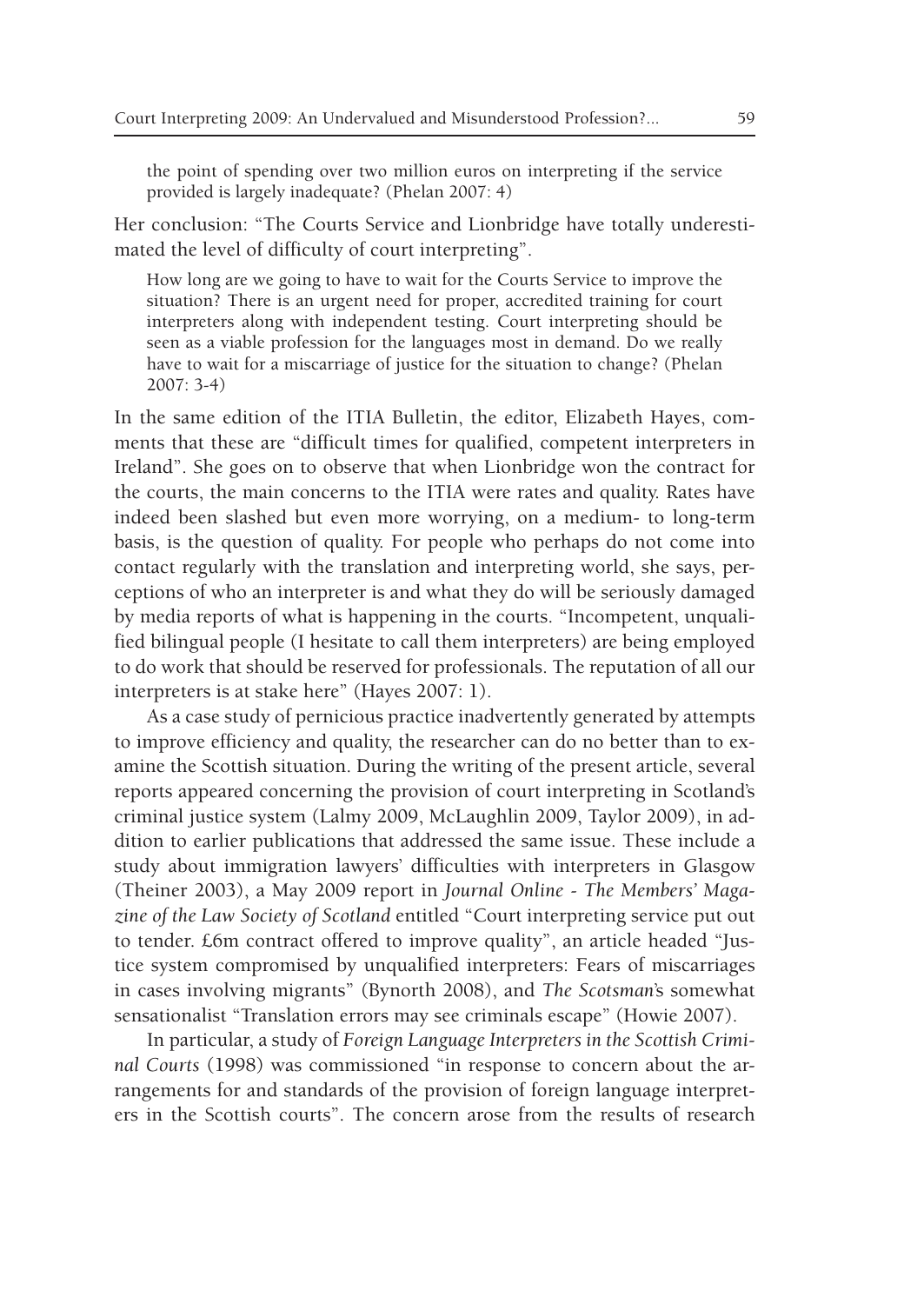conducted in England and Wales in 1991 which concluded that arrangements were poorly developed and that interpreters were often inadequately trained and qualified. The 1998 Scottish research, which covered the whole of the country, aimed to provide a geographical portrait of the use of foreign language interpreters in the criminal courts, to establish the quality of service being provided, and to identify, where possible, areas in which the service could be improved. Based on the study's research, it can be seen that over the last decade, even following the influx of migrants to Scotland in the early part of the millennium nothing has changed – except perhaps for the worse. The summary refers to the fact that "there are instances where the quality of court interpreting has been poor. This is most evident from interpreters themselves who felt they did not provide an adequate service on their first assignments". As has been shown, ten years later members of the legal profession and professional interpreters are themselves acting as whistleblowers on the system's inadequacies. The report's summary goes on to state that the difficulties identified show the need for greater training of interpreters to prepare them for court work. "This, at its most basic level, should cover the do's and don'ts of court interpreting and the need for training in legal terminology also requires to be addressed". Written prior to the arrival of large numbers of migrants from Eastern Europe, the report stated: "One potential problem is that an increased effort in terms of training could mean valuable resources are used to train 'one off' interpreters as currently the low volume of business means that many interpreters only work in court once or a very few times. Cases do not arise often enough to keep court interpreters in regular employment". While this is a standard problem in all systems, with larger numbers of non-English speakers, today the argument is less persuasive. The last point in the report's summary has remained just as valid as ever: "The low rate of pay was also cited as a problem related to the competence of interpreters".

The content of all these documents indicates that the use of many unqualified, untrained, inexperienced and unsuitable so-called interpreters for legal work has led over the years to below-standard interpreting in Scotland, some instances of which have been documented. The situation has even led to the collapse of a number of prosecutions, at considerable cost to the taxpayer and to the detriment of the administration of justice (see Bynorth 2008). In 2002 the Scottish Executive's Central Research Unit published a literature review entitled *Translating, Interpreting and Communication Support Services Across the Public Sector in Scotland* (McPake and Johnstone 2002). The purpose of this review was "to inform the Translation, Interpreting and Communications Support Services Framework Group in its work to develop a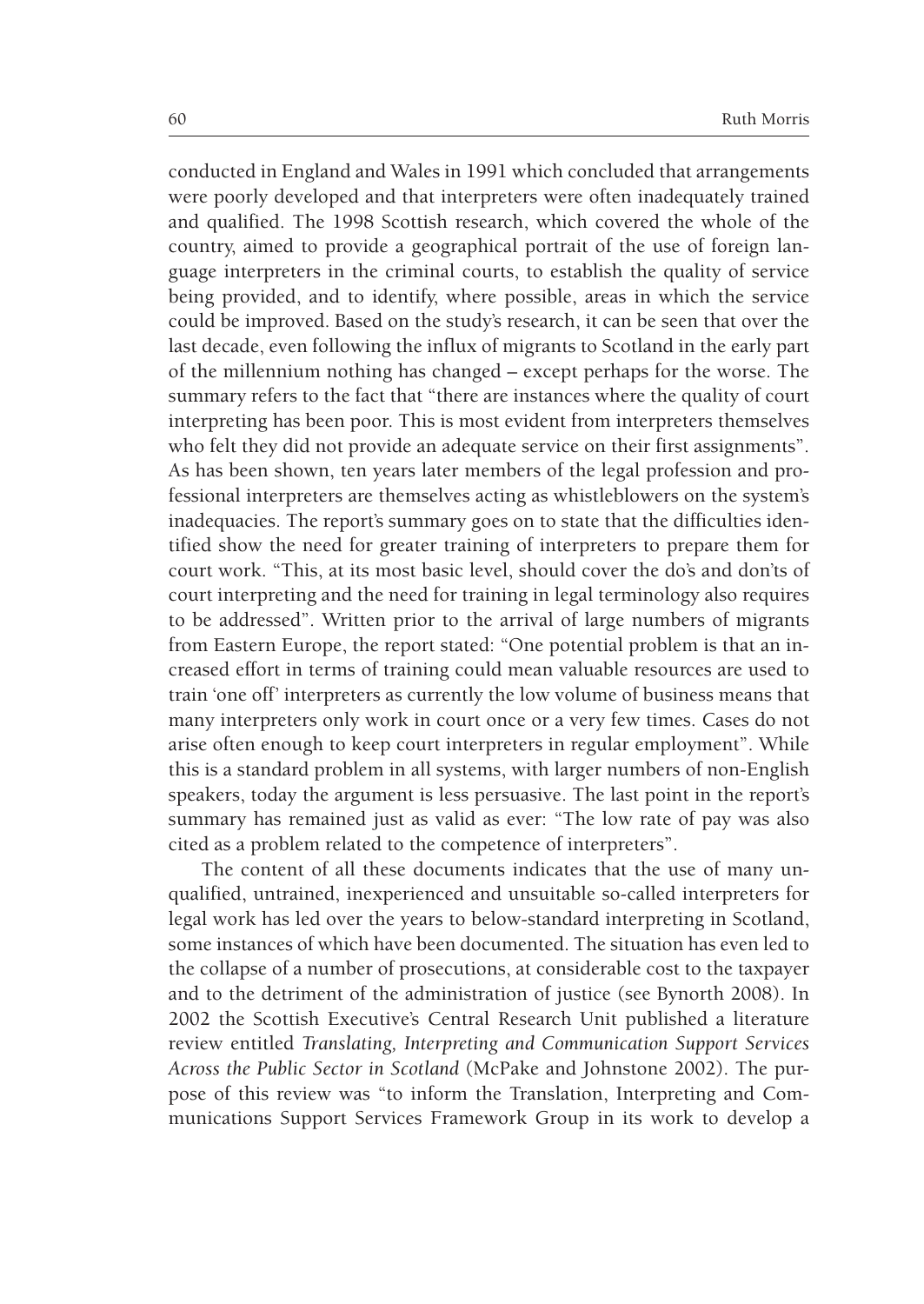national cross-sectoral framework of standards for these services. Guiding principles for the work of this group include the goal of meeting the communications support and language needs of the community and avoiding discrimination through failure to deal with these issues and other barriers to equal access" (Scottish Forum for Public Service Interpreting and Translating, 2000: *Good Practice Guidelines*; cited in McPake and Johnstone 2002: i). However, the document's abundant insights, references, information about policy options, including material on guidelines and standards, ensuring quality of interpretation and support for interpretation, monitoring and evaluation have clearly not been acted on by the criminal justice system in this particular part of Great Britain. The influx of Eastern Europeans into Scotland in the early 2000s arising from the expansion of the European Union resulted in a sharp rise in demand for certain languages. As a result of dissatisfaction with the existing situation, in March 2009 the Scottish government issued an *Invitation to Tender for the Provision of Interpreting, Translation and Transcription Services Framework Agreement* (<http://www.publiccontractsscotland.gov.uk/Search/ Search\_Print.aspx?ID=MAR059861>). The approach outlined in the tender was designed to:

- Improve quality and coverage of Service Delivery, measured against clear and consistent Key Performance Indicators
- Improve sharing of knowledge and best practice
- Increase efficiencies in process and reduced duplication of procurement effort
- Increase efficiencies in process and reduced duplication from implementation of statement billing

In connection with this administrative move, Taylor quotes a Scottish Court Service Spokesperson as saying: "The Scottish Court Service has to provide translators to support the delivery of justice within courts. This new contract delivers better value for public money, greater efficiency, and the Scottish Court Service requires translators to have the Diploma in Public Services Interpretation" (Taylor 2009). The absence of any mention of quality of interpreting services in this quotation is noteworthy.

The upshot of the award of the tender was a deterioration in court interpreters' working conditions. Concerned at the country's unsatisfactory courtinterpreting situation, in late 2009 Scotland's professional interpreters set up a new professional body, the Scottish Association of Interpreters & Translators (SITA). Some of the new association's members reportedly threatened to boycott court hearings and hold demonstrations to highlight their cause. "They claim that inadequate translation services could lead to foreign nationals either being wrongly convicted or escaping justice," writes McLaughlin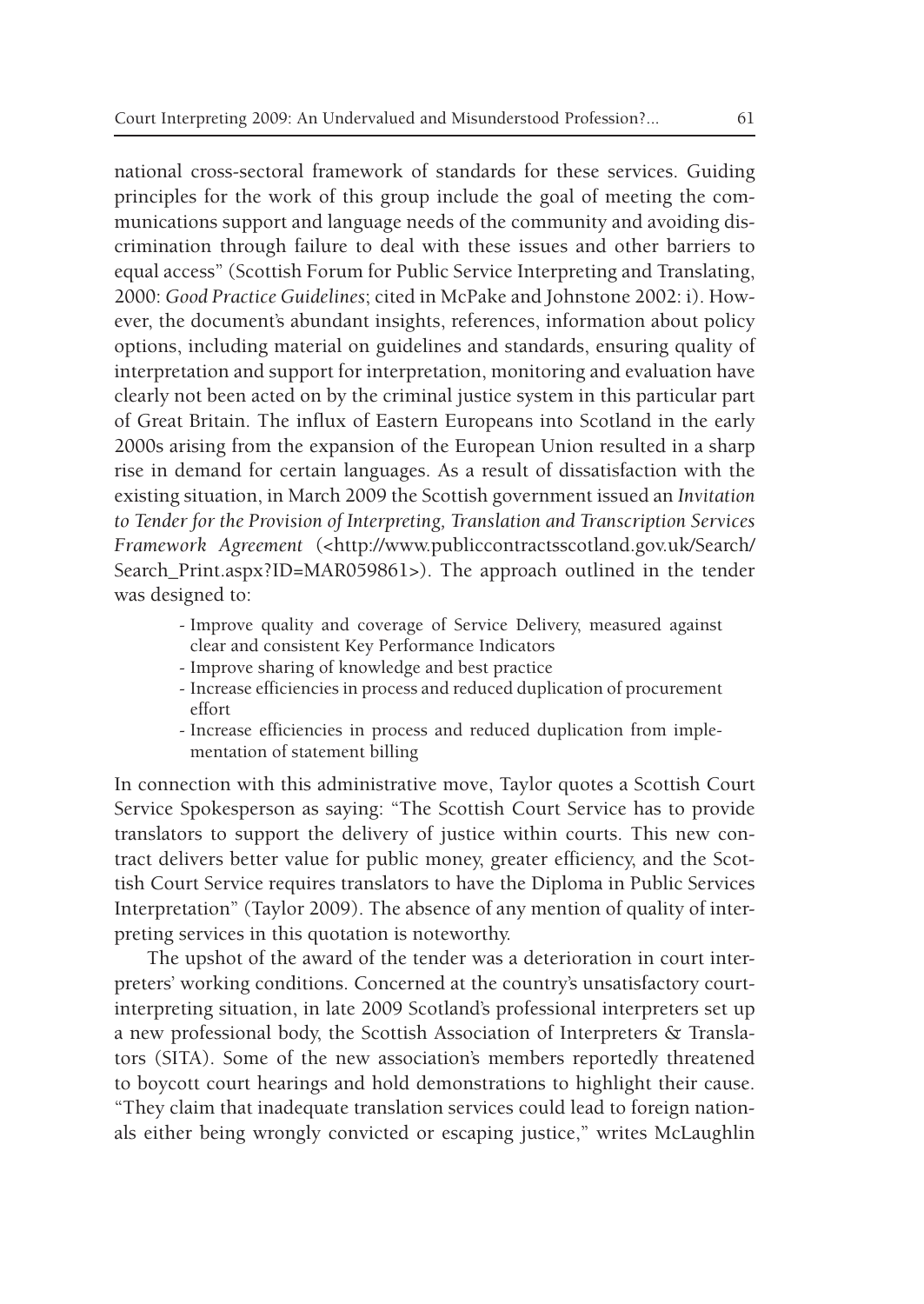(2009), going on to cite the Miscarriages of Justice Organisation Scotland (MOJO) as saying that the cutting of costs signals a "very dangerous move", and threatens to undermine defendants' rights to a fair trial under the European Convention on Human Rights. In addition to due process and accessto-justice criteria, the working conditions offered to the interpreters under the 2009 tender are presented as being extremely unsatisfactory. According to McLaughlin's report, the arrangement means that even self-employed interpreters with years of experience are guaranteed only £36 for a day's work, inclusive of travel costs: "Many say they are being 'starved' out of their profession as a result – one veteran is now eking out a living as a taxi driver – and replaced by individuals with insufficient training and a potentially dangerous ignorance of the legal system". Under the new rules introduced by the new agency to which the tender has been awarded, Scottish interpreters have in effect had their pay cut insofar as for the first 70 miles interpreters in Scotland will not be getting paid for either their travel time or travel expenses (http:// si-ta.org/forum).

Whereas interpreters in California tend to be both qualified and experienced and also employees of the court system, not infrequently they are frustrated as the result of a lack of a career path. However, few of them seem to leave the profession. In contrast, in many parts of England and Wales, as well as in Scotland and Ireland, quality standards are tending to fall rapidly as a result of a poorly designed and poorly managed outsourcing system based on the use of freelance interpreters. The well-qualified may leave the profession as a result of their inability to earn a living wage under the pernicious outsourcing system, leaving only the inexperienced and incompetent to service the justice system.

# **Best practice in New Jersey and the Southern District of New York: and a sorry tale in Arizona**

In the outsourcing-oriented world of the early twenty-first century, subcontracting what is wrongly perceived as a commodity often seems to the administrators of court systems a way to solve all their problems with providing interpreters. Increasingly, however, this apparently attractive option is coming to be perceived by those who can see further than pennies and cents, and are both provided with and listen to feedback from the courts, as being associated with serious problems over interpreter quality and provision. Sometimes an "in-house" interpreter's office is considered the better solution. Here too the human factor can be all important, on all levels. In the State of New Jersey, for example, the influence of a supportive Chief Justice in the 1980s helped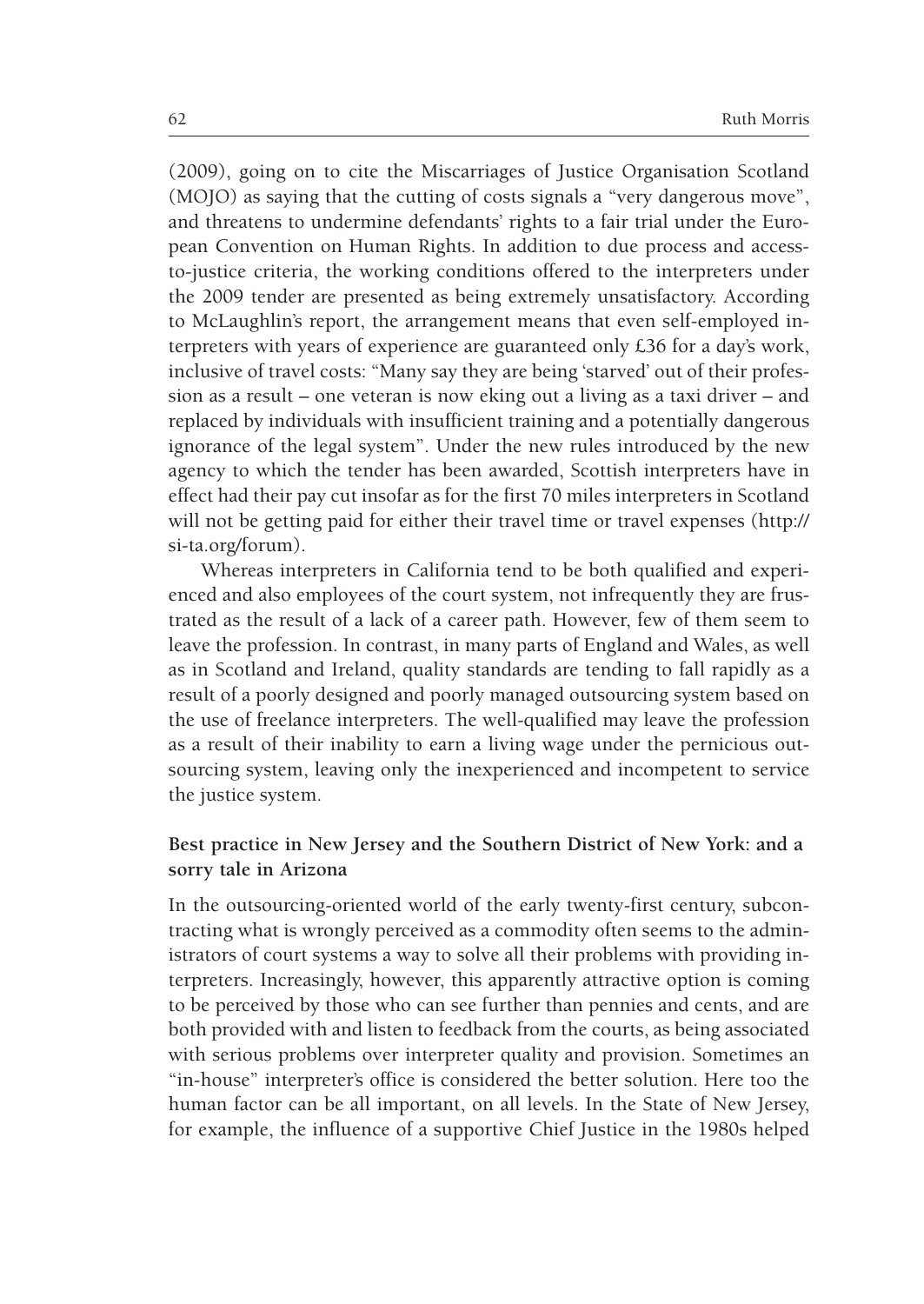launch a language services section in the Administrative Office of the Courts which supports the Judiciary's goal of ensuring that persons with limited English proficiency (LEP) have equal access to the courts and support services (personal communication). New Jersey's Language Services "seeks to improve court interpreter services by coordinating the court interpreter testing program; developing and implementing policies in related areas, and performing administrative tasks such as managing statistics, providing the Registry of Interpreting Resources and piloting new ways of enhancing delivery of interpreting services". The recently retired long-serving head of the New Jersey Language Services Section, Robert Joe Lee, played a major role in not only guaranteeing stability but also striving to constantly improve the provision of both spoken and sign language interpreting in the State's courts, and to keep up with trends resulting from migration and other developments (see http:// www.judiciary.state.nj.us/interpreters/index.htm). The same can be said of the head of the SDNY Interpreters Office which serves the U.S. District Court in the Southern District of New York. Working conditions and interpreter quality are incomparably better at the latter than at the State Court a few hundred meters down the road (personal observation). Financial aspects are only part of the explanation for the edge that interpreting at the Federal court has over its state counterpart, as is clear from the professionalism reflected in its website. In particular, attention is drawn to the various parts of the "Best Practices" tab, where separate documents address issues specifically arising for judges, assistant US attorneys, attorneys examining witnesses through an interpreter, and translations (see http://sdnyinterpreters.org/). As in the New Jersey case, the long-serving head of and chief interpreter at the SDNY Interpreters Office, Nancy Festinger, is responsible for much of the professionalism of everything provided by her section. Even in such a well-run, well resourced courthouse such as the Federal Court for the Southern District of New York, lawyers and judges are proactively encouraged and helped to follow best practice by the court interpreting section (see Festinger 2003). Clearly best practice does not just happen: it has to be made to happen and efforts must be invested in keeping it that way.

Elsewhere in the country, in Arizona, another, far more dismal picture emerges. In an article entitled "Requiem for an Interpreters Office, 1985 – 2001" (Anonymous: *Proteus*, NAJIT Newsletter, 10:3), the author (who asked that his/her identity not be revealed), outlines how from the mid-1970's standards were established in Maricopa County in parallel with the work carried out in California and nationwide, following the passing in 1979 of the Federal Court Interpreters Act. Up until 1978, "interpreters" in Maricopa County were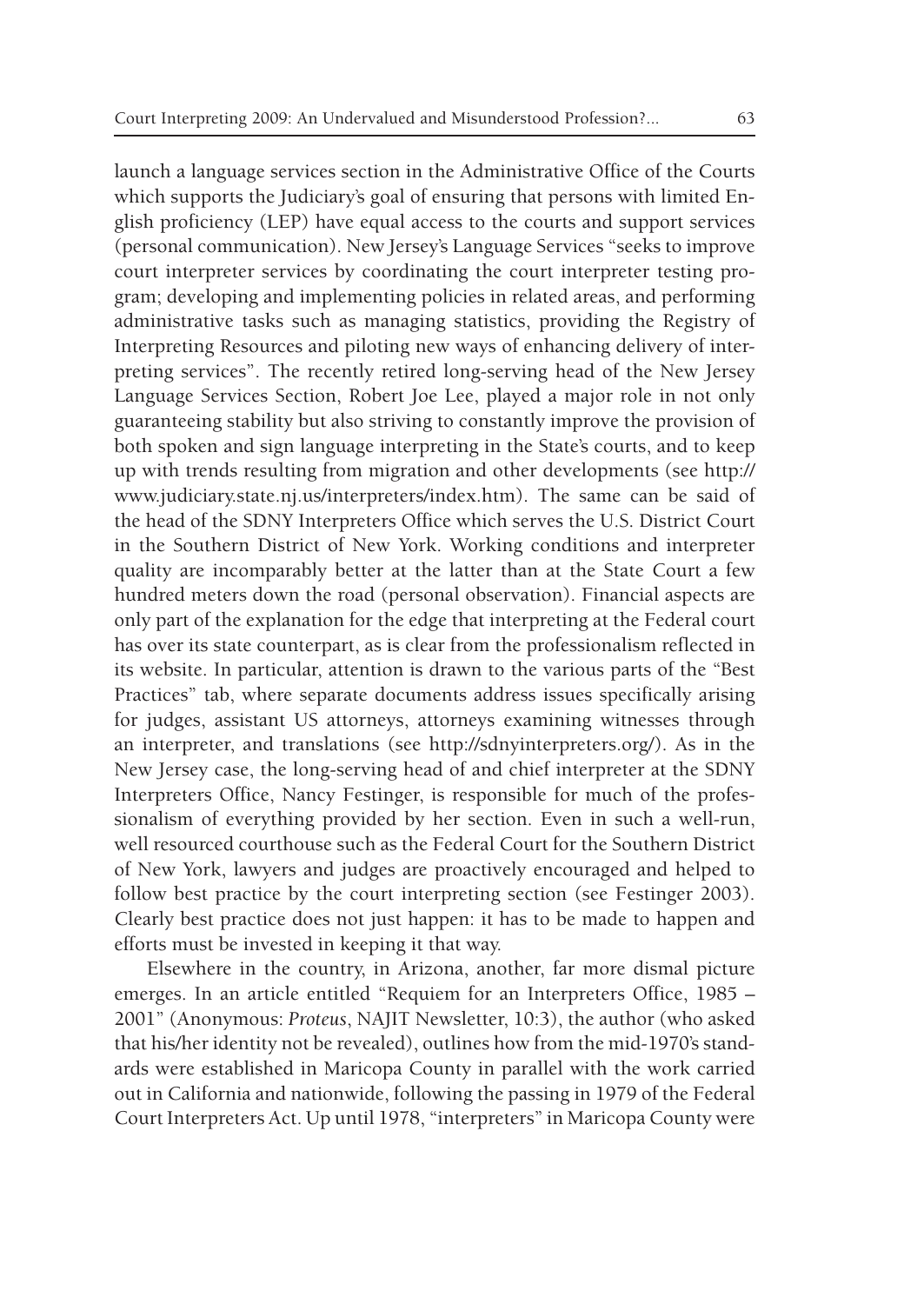bilingual law library clerks sent to "help out" when needed in the courtroom. That year an examination began to be administered, "although the way it was scored left a great deal to be desired as to validity and reliability" (Anonymous 2001). The Phoenix staff interpreters set to work on establishing standards, creating a professional organization and drafting proposed legislation to set a minimum competency level for court interpreters. In Maricopa County, these efforts were successful: an Office of the Court Interpreter (OCI) was created, with a chief interpreter position and a body of rules and regulations written and approved by the bench. "By the early 1980's, the structure of the qualifying exam had been streamlined, professional interpreters were hired and the quality of interpreter services rose appreciably" (Anonymous 2001). By 1985, the county had three staff interpreters and a pool of five qualified freelance interpreters. The interpreting department at the Superior Court in Maricopa County had by this time earned a national reputation. The office administered its own written and oral examinations and the court respected the qualification procedure. Interpreter salaries were the highest in the state. The professional atmosphere attracted "people with the right stuff".

However, by 1986, the administrator and the presiding judge who had overseen and supported the steps taken by the Phoenix staff interpreters were both gone, the former to retirement, the latter to the federal bench. Then came a change in administration at the Superior Court that would impact interpreter practice for the rest of the century. The new administrator and presiding judge showed scant interest in maintaining the standards previously agreed upon. Over the next few years, the court administrator re-classified many positions. The court administration eliminated the role of staff interpreters in administering the written examination, setting their own interviews, orienting new judges on interpreting issues, evaluating interpreter practice, discussing policy as it affected their practice, and recruiting potential staff interpreters. By the mid-1990's, the court administration side-stepped the county's human resources department and created its own in-house department for personnel matters. This department was charged with interpreter recruitment, although many other positions continued to be recruited through the county system. Under their aegis, the number of qualified interpreter candidates plummeted: in just three years, the number of applicants passing the written test was reduced by more than half. Senior interpreters believed this was because the court's human resources department failed to identify and attract competent practicing interpreters from other jurisdictions.

The court administrator and human resources director created a new position, called a "staffing services manager". The position was filled by a person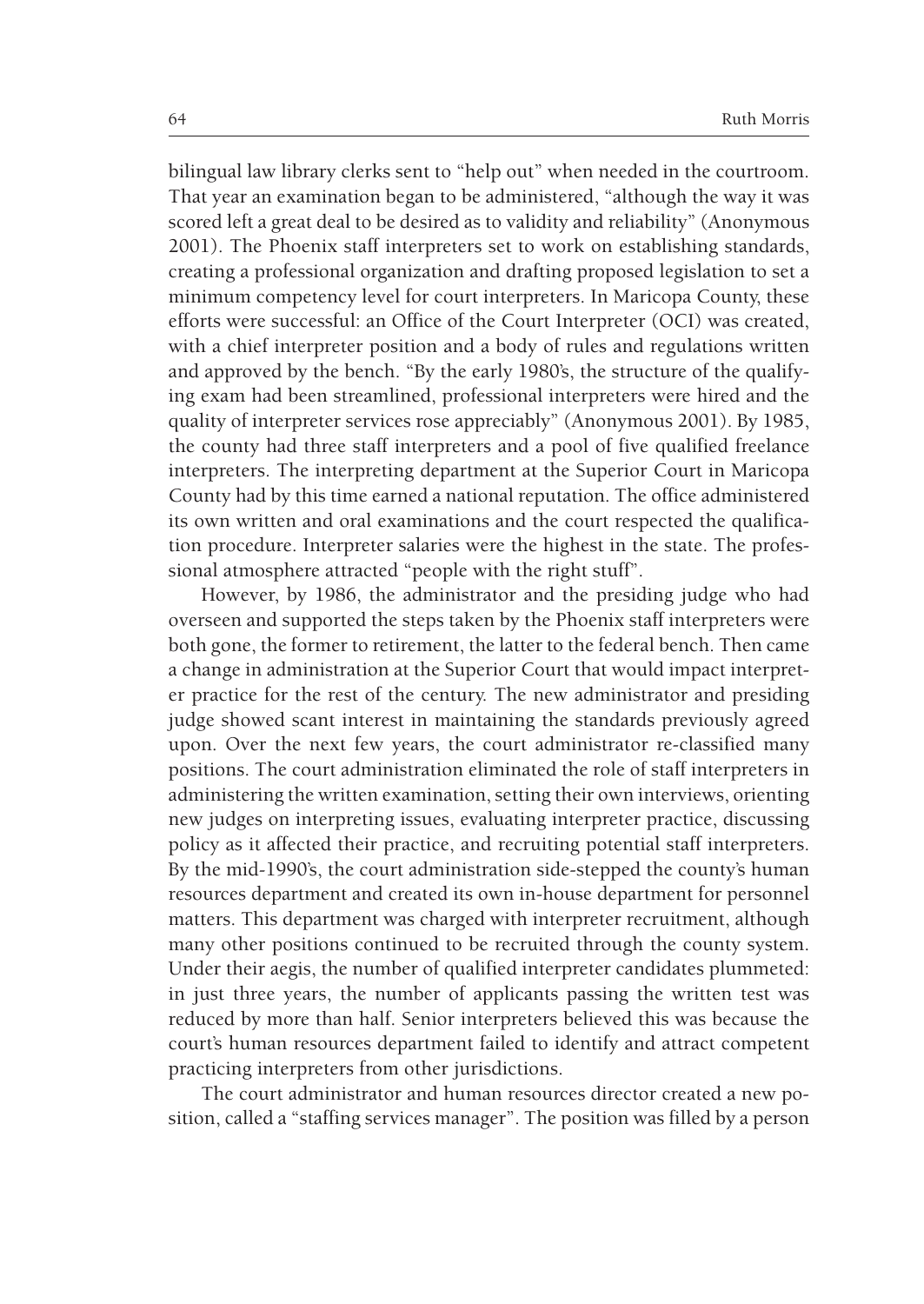with a graduate degree in language, whose work experience includes banking and teaching Spanish to the CIA. This new manager's mission was to hire more interpreters, or to be precise, to "fill interpreter positions". The oral exam (in use to qualify interpreters since the 1980s) was waived. New applicants were required only to take a written exam (a multiple-choice language competency test) and have an interview. The requirement in the job description, that interpreters have at least one year of paid professional experience, was waived.

The anonymous author of the "requiem" finished with the following lament:

The state association has no influence over practice in the field. No statute, rule of court, or policy is in place stating that interpreters need any qualification other than the avowed ability to speak Spanish.

For many years, we worked hard to create a professional practice that many judges took for granted as the norm. No one on the bench now remembers how interpreters struggled back in the seventies: most of the new judges were in high school then. Speed is now of the essence in all things judicial, and the Office of the Court Interpreter has all but in name been dismantled. Let us have a moment of silence. (Anonymous 2001)

The question that must be asked is this: Which is more representative of court interpreting practice in the US federal and state court system: the best practice that was achieved by the mid-1980s in Arizona, or the dismal, "dumbeddown", non-professional approach that subsequently replaced it? At the end of the first decade of the twenty-first century, can it be said that, in the United States, on both a Federal and a state level, on the whole professional standards and certification prevail, for Spanish at least, which represents a very large proportion (around 90%) of all interpreted proceedings? What is undeniable is that increasing globalization has led to greater linguistic diversity in the court system, both civil and criminal, of many countries. The greater numbers of those who need and are being provided with interpreting services necessarily constitute an additional burden on the cash-strapped judicial system and the taxpayer.

# **The cost of judicial lack of awareness of best practice:**  *Pagoada* **in Kentucky**

In addition to the quantitative problems caused by the results of an increasingly globalized world, there always remain pockets of ignorance: for example, some judges are not aware that being bilingual is not the same as being able to interpret competently, nor that there is a major difference between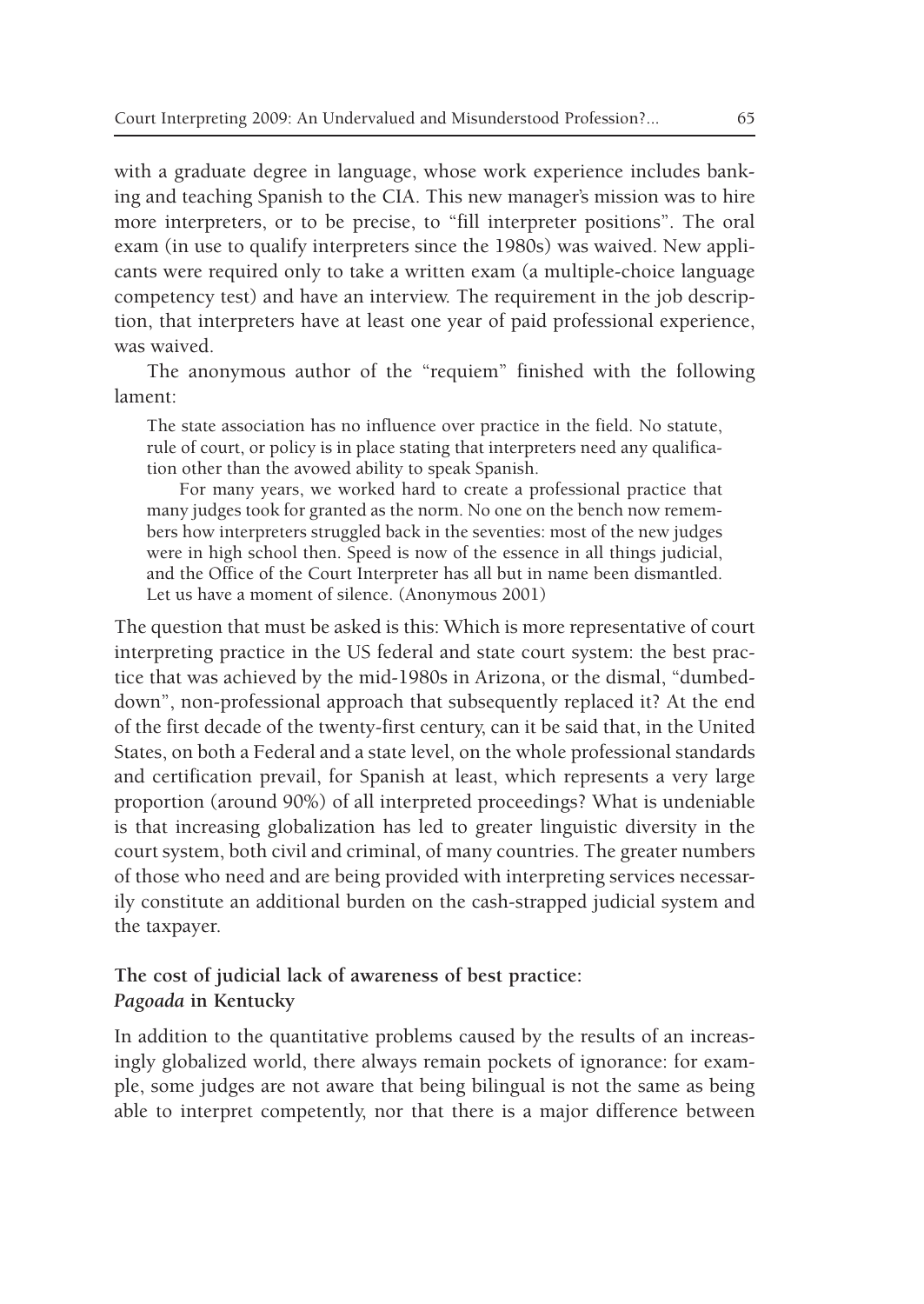translators and interpreters. Costly appeals, not to say miscarriages of justice and retrials, have resulted from such lack of awareness. While certain states and cities make major efforts to secure appropriate interpreters and strive for best practice, others lag behind, sometimes grievously. Where there has been progress, as in Maricopa County, Arizona, ground may subsequently be lost, and headway gained can be sacrificed to administrative mismanagement. On the other hand, awareness is creeping in and some states are gradually making up lost ground.

The 2001 Kentucky case of Santos Adonay Pagoada is representative of those jurisdictions which previously had no need to address interpreting issues. Pagoada, a 32-year-old Honduran man, had been sentenced in his original trial to 40 years on a murder conviction. In the *Pagoada* appeal, Judge Noble identifies the issue at stake – the quality of interpreting at previous proceedings and hence whether Pagoada received a fair trial on murder charges – and refers to this as "a question of first impression" for Kentucky. Hence, she goes on to say, "the Court has read and studied for the past year, trying to get a grasp on the scope of the problem, and how to adequately address it" (*Pagoada v. Kentucky*, No. 97CR-1002, p. 1). The essential point in the court's reasoning was that in order to be "present" and to be able to participate in his defence, Pagoada had to have an acceptable level of understanding of the proceedings.

Framer (2001) discusses and analyses the issues arising in the case. She notes that during a crucial part of the trial, the judge held a side bar with the attorneys, Pagoada, and the interpreter with the commendable intention of making absolutely sure that the defendant understood his right to testify or not to testify. At times, however, the interpreter's rendering was nonsensical, composed of words that sounded like Spanish but which are not part of the Spanish lexicon, such as "carecto," "satusfichado," "factos," and "consecuencas". Instead of the word "vida" which means "life" in Spanish, she used the word "libra", which means "scale" in Spanish. Framer observes that the effect was that of listening to somebody imitate a person speaking a foreign language. The interpreter also carried on independent conversations with the defendant and did not interpret these conversations back to counsel or the judge. However, the judge was unaware of the abysmal quality of the interpreted version. Framer provides a small excerpt to illustrate the tenor of these exchanges:

Judge: And based on their decision, if he is convicted if they find him guilty of any level on which I instruct….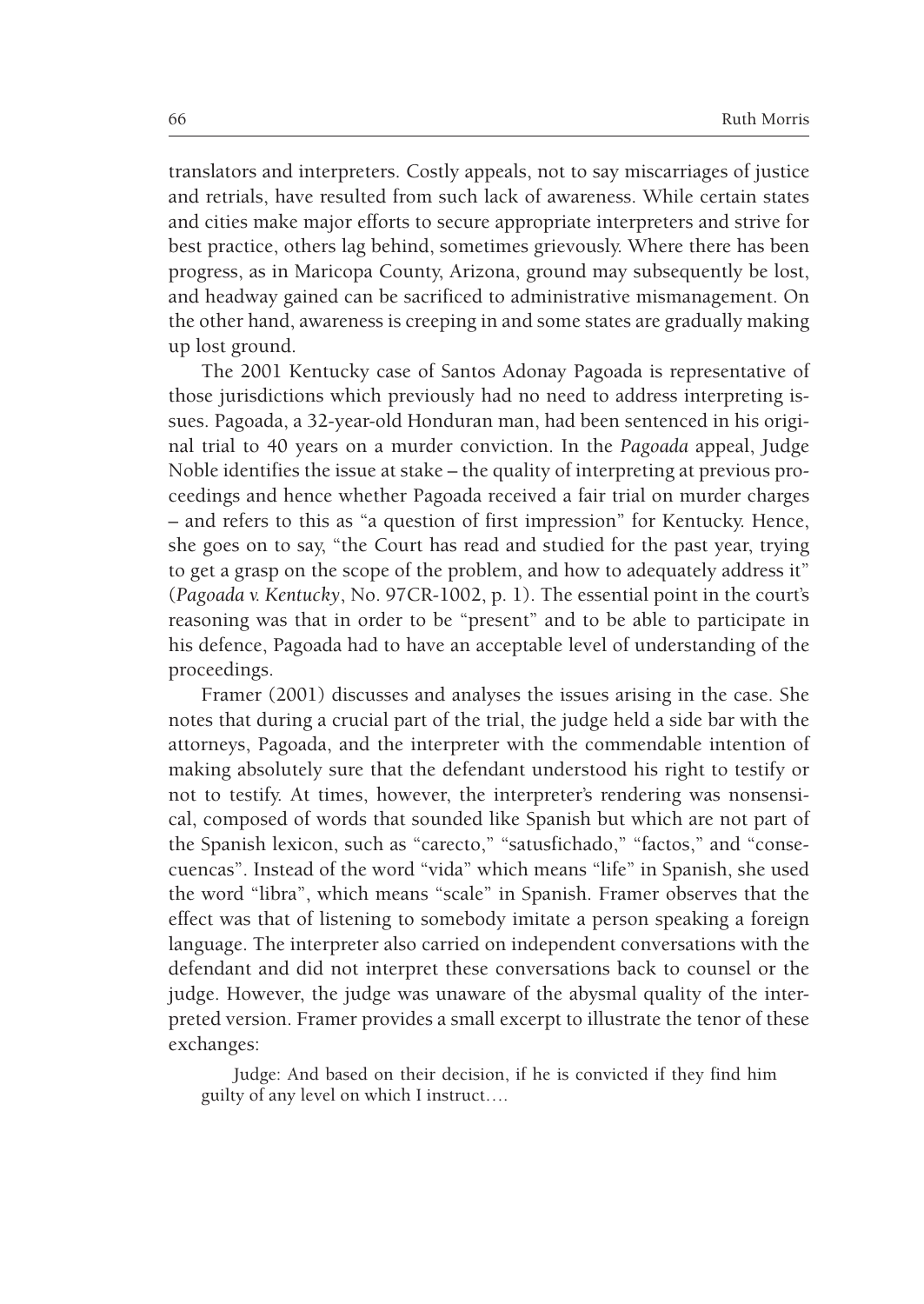Interpreter [to Pagoada, in Spanish]: In their decision, in any part of the court if it's high low it's theirs, they will make the decision.

Judge: As to whether he committed the murder.

Interpreter: [in Spanish] If you committed the assassinated.

Judge: Here is what he needs to know. If he is, if he believes that he can convince a jury that he was defending himself, he needs to make that decision as to where enough has been said, or if he needs to say more.

Interpreter: [in Spanish] She says that the [*judados*] are going to make that decision. If you think that they have heard a lot of evidence to defend you, that you were defending your life, then that's fine, but if not, then you should give them an explanation why you think you, you were defending your life. Do you think that they did hear lots of evidence to say, oh yes, this guy was defending his life?

Judge: All right then, I think that whether he accepts it or not, it has been explained to him as adequately as it possibly can be. (Framer 2001)

Clearly the judge was acting on the assumption that what he said was being accurately conveyed to and understood by the defendant, not that he was being provided with something that was closer to nonsense in Spanish. The underlying reasons for this assumption were stated clearly in the decision on the *Pagoada* motion:

- Out of ignorance, all assumed that one who speaks Spanish or is born in a Spanish-speaking country can interpret. This case reveals that this is a false assumption. (3-4)
- • No distinction was made between interpreting skills and translation skills, which according to testimony differ considerably, so that one who can translate adequately from the written word may well lack the skills to interpret orally and simultaneously in the legal context. No one was aware of this distinction at the time. (*Pagoada v. Kentucky*: 4)

The *Pagoada* court then succinctly stated the consequences of this failure to provide proper interpreting services, for both Pagoada himself and for fundamental due process: "Because Pagoada did not have accurate, comprehensible statements made to him for most of the interpretation, his position is analogous to that of persons under a disability in competency proceedings" (*Pagoada v. Kentucky*: 5).

After observing that there is nothing easy about any trial where liberty is at stake and a victim is at loss, and that it is even less so when there are multiple languages involved, the court summed up by saying: "However, fundamental due process requires a level playing field, and that all persons answering to the law of the land be given a similar opportunity to answer" (*Pagoada v. Kentucky*: 7). After observing that Pagoada was entitled to such fairness regardless of his ability to speak and comprehend English, it concluded: *"*Perfect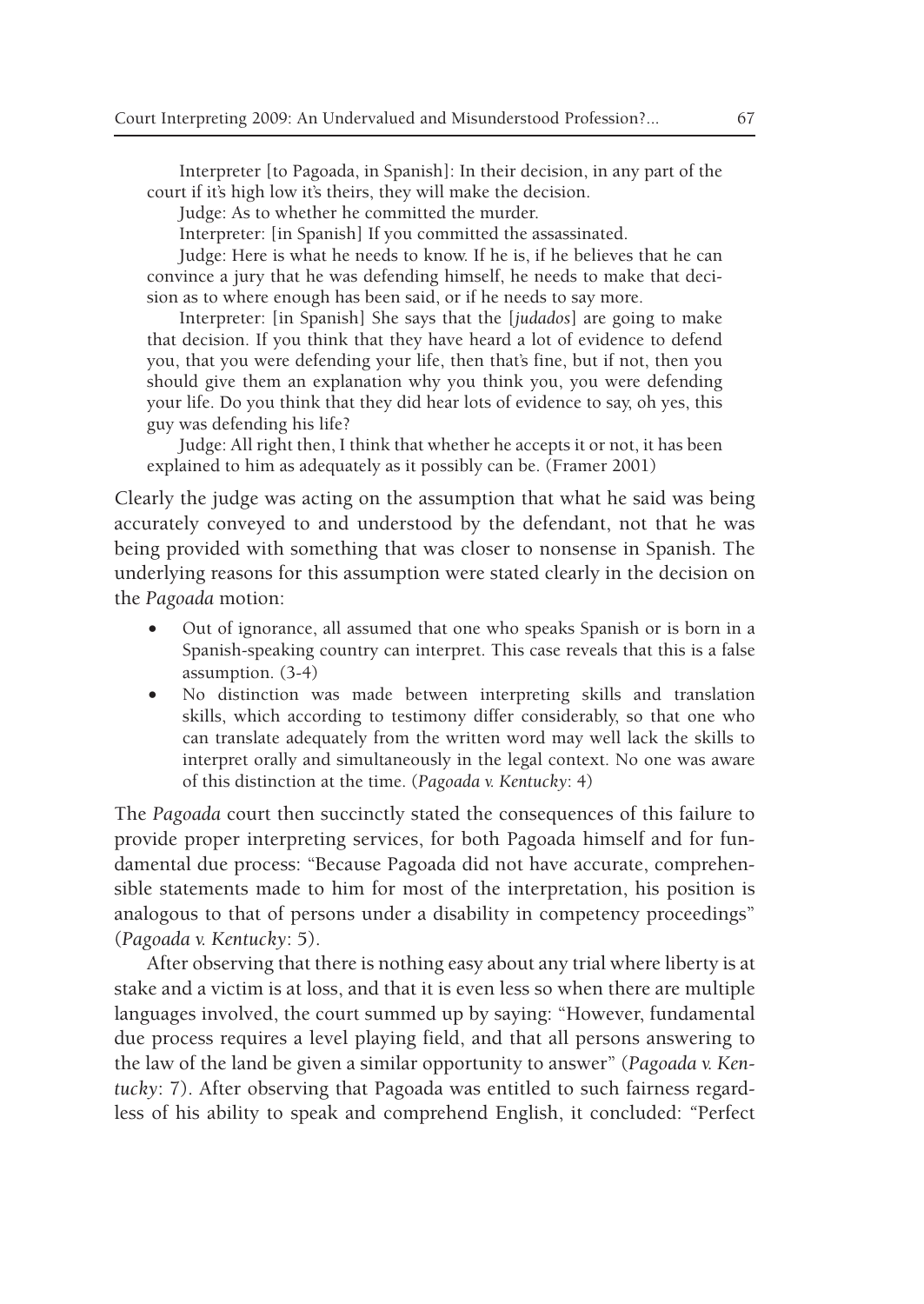understanding is not required to mete fairness, but a reasonable understanding is" (*Pagoada v. Kentucky*: 7).

In an 'author's note' to her 2001 article about Pagoada's original trial, Framer identifies the major difference that competent interpreting can make. She reports that in April 2002, after a successful appeal for ineffective assistance of counsel that went hand in hand with the use of untrained and unqualified interpreters, Pagoada won a new trial, where he was provided with two federally certified interpreters. While eleven jurors favoured acquittal one juror held out. Ultimately, after deliberating for 10 hours and being sequestered overnight, the jurors compromised to find Pagoada guilty of reckless homicide, and he was released from prison for time served. It would not be overstating the case to say that the competent interpretation at the retrial made all the difference between the original 40-year jail sentence for murder and being found guilty of reckless homicide at a retrial.

# **Dealing with rare languages in the United States – Vai in Maryland (***Kanneh***) and Tigrinya in Florida (***Tesfamariam***)**

On a brighter note, interpreter networking, particularly using email, to locate appropriate individuals for rare languages has become common at the time of writing, and is often far more effective than the efforts of a court secretariat. Two early twenty-first century cases will illustrate the point effectively. One involves bad practice; one good. One is the Maryland case of Mahamu Kanneh, who was indicted in December 2004 on nine counts of rape, sex abuse and child abuse in the Circuit Court for Montgomery County. His trial was repeatedly postponed over a 35 month period for a variety of reasons, mainly the time it took to process the DNA evidence, and above all the court's inability to secure a qualified interpreter in the defendant's native language, Vai. The lower court eventually dismissed the case on the grounds that the defendant's right to a speedy trial had been violated (*State v. Kanneh*, 403 Md. 678).

The State of Maryland appealed. In its conclusion, the Court of Appeals of Maryland observed that although the delay in this case was significant, in light of the complex nature of the case, "[b]ecause there was no bad faith on the part of the State in securing or failing to secure an interpreter, which was the primary reason for the delay" (*State v. Kanneh*, 403 Md. 678 at 694), it found that this factor did not weigh heavily against the State. In fact, the State had managed to locate three Vai interpreters, the last of whom was in fact present at the last hearing at which the charges were dropped. At a motions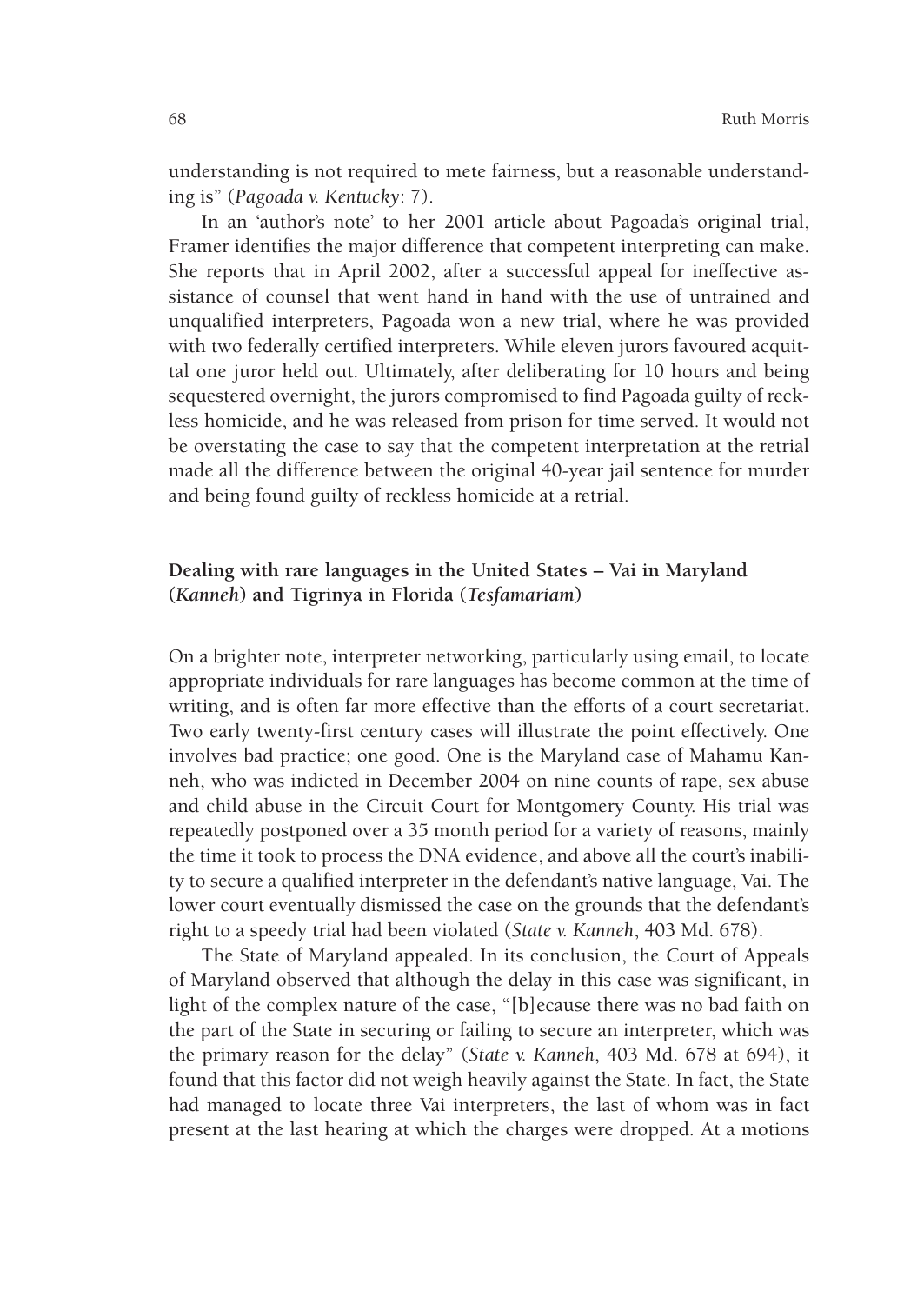hearing on November 1, 2005, the parties discussed their efforts to secure an interpreter for Kanneh. Neither the State nor Kanneh's attorney had been able to locate an interpreter, and for that reason, the trial judge postponed the case until January 23, 2006. At a motions hearing on January 13, 2006, although it appeared that the parties had found an interpreter, "they realized that this interpreter was not qualified to perform simultaneous interpretation for a trial that had the potential to last four or five days" (*State v. Kanneh*, 403 Md. 678 at 686). As a result, the trial judge postponed the trial date until May 8, 2006.

Again, at a motions hearing on May 3, 2006, the parties informed the court that it was likely that they would be unable to secure an interpreter by the trial date, and the trial date was postponed until October 16, 2006. The Court of Appeals document indicates that the court did subsequently locate an interpreter; however, "because of that interpreter's personal feelings regarding child abuse cases, she left the courtroom and did not return" (*State v. Kanneh*, 403 Md. 678, footnote 5 at 687); later someone else was secured to interpret the proceedings, and she was present during a motions hearing on February 16, 2007. On that date, however, the interpreter indicated that she had "just had some pretty serious surgery" and the court rescheduled the trial date for July 30, 2007, because it would be "cruel and unusual to expect a person having just had some major surgery to be compelled to be here in discomfort" (*State v. Kanneh*, 403 Md. 678, at 687).

A newspaper report indicated that many of the appellate judges seemed sceptical that Kanneh really needed an interpreter in the first place, since he had lived in the United States for years and attended high school there. However, the assistant attorney general involved said that Kanneh's attorney argued at the circuit court level that Kanneh could understand basic English but did not know enough to help with his own defence; furthermore, the prosecutor wanted to protect Kanneh's rights and so made every attempt to accommodate his request (Tamber 2008: 1).

Although the trial judge, Katherine Savage, stated when she granted Kanneh's motion to dismiss the charges that the efforts to get an interpreter had been "Herculean", according to Tamber, the assistant public defender disagreed. Tamber quotes the latter as saying: "I would suggest to the court that what we have in terms of the court's efforts, the timing of the efforts, the record does not support that there was a diligent pursuit of a translator or an interpreter from the get-go..." (2008: 1). In fact, with help from the National Association of Judiciary Interpreters and Translators, The Washington Post identified three Vai interpreters Thursday, including one in Gaithersburg. Lionbridge, a company that offers interpretation services, reportedly said it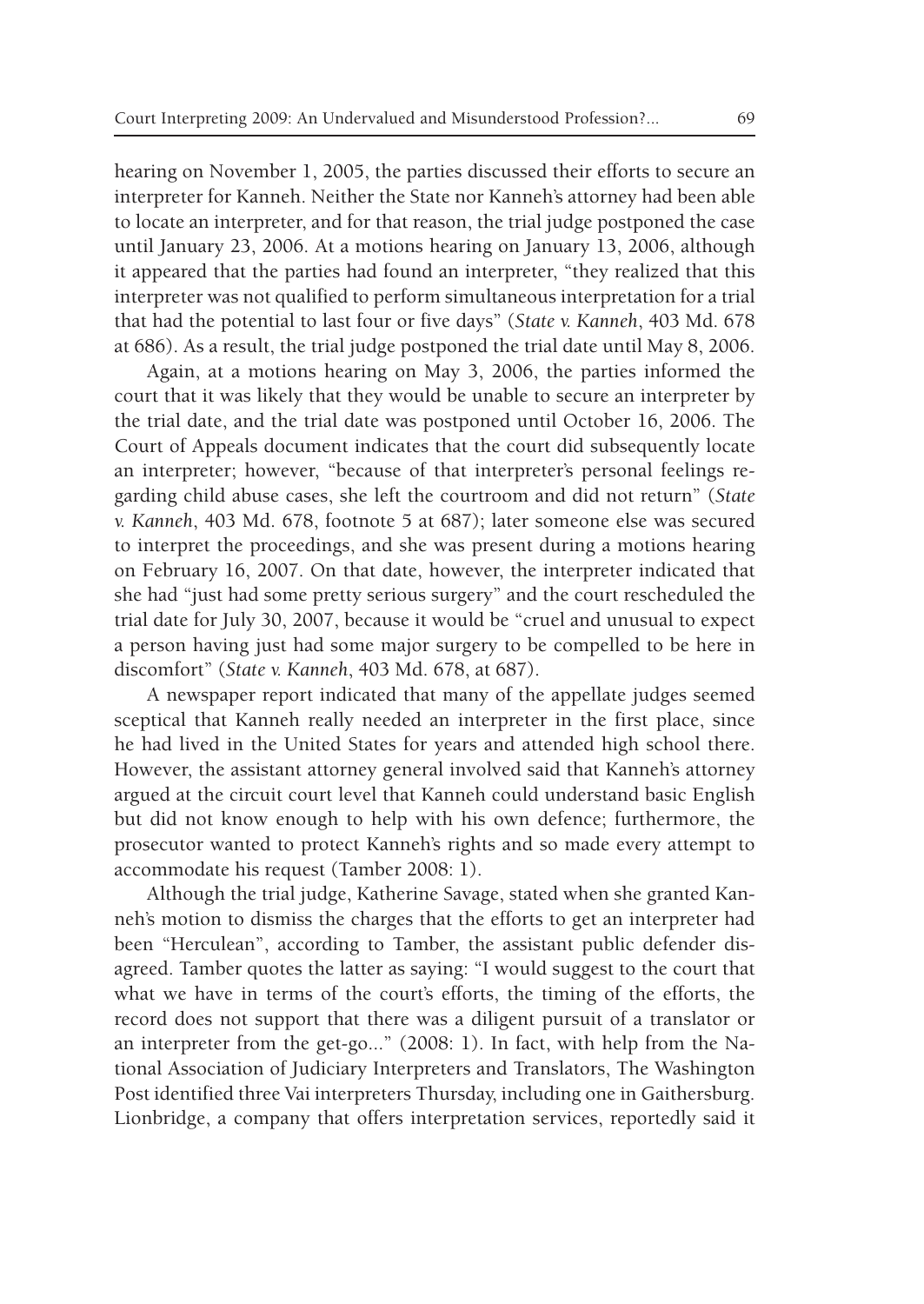could provide Vai speakers on short notice (Londoño 2007). Immigration officials took Kanneh into custody after the state charges against him were dropped, and a deportation order was entered in November 2007 (Grzincic 2008).

A contrasting case involves a Tigrinya-speaking defendant on murder charges. The authorities in Broward County, Florida, had to find a Tingrinya interpreter to translate for Mesfin Tesfamariam, a man from Eritrea who had been in the United States for only about a year prior to his arrest on murder charges in July 2007. The supervisor for the Broward court interpreters, Ramon Grau, **"**had to sift through local contacts to eventually track down Tekeste Bereket, from New Jersey". Grau commented, "This doesn't happen very often. Sometimes interpreters have to come from Palm Beach or Miami, but never New York or New Jersey, and not this type of language or dialect". Money from the state court's revenue trust fund paid Bereket's \$600 daily fee, airfare, lodging and meals (Alanez 2009). Succinctly put, where there's a will and a willingness to pay appropriately, there's a way.

#### **Canada: Mr. Justice Casey Hill and** *Sidhu*

Over the border, in Canada, practice is similarly patchy. As far as French and English are concerned, on the whole the situation is satisfactory. However, the same cannot be said of other languages. The following account reflects the power that can be exercised by an unprofessional, lazy, negligent and recklessly uncaring individual in the position of interpreter coordinator, combined with the judicial authorities' blatant ignoring or failure to heed complaints about interpreters, training, monitoring and procedures raised by inquiries, judges, prosecutors, counsel and even Ministry staff.

A judicial study of interpreting in one of Ontario's busiest and most multicultural courthouses revealed that for five years it had been using interpreters who are so woefully unqualified that they routinely failed the provincial accreditation test and, in some instances, may not have been able even to read the language they were being paid to interpret. It was when Mr. Justice Casey Hill began hearing what he originally believed would be an ordinary appeal alleging unacceptable trial delay at the Peel Region courthouse that he discovered, instead, the scandal that was long in the brewing. This courthouse, which opened in 2000, is Ontario's second largest and, as Justice Hill noted, "with the jurisdiction's multicultural demographics, […] the highest user of interpreters" in the province, serving a daily transient population of tens of thousands. Yet despite the inherent vulnerability of so many Peel Region residents – newcomers to Canada not fluent in English, sometimes poor and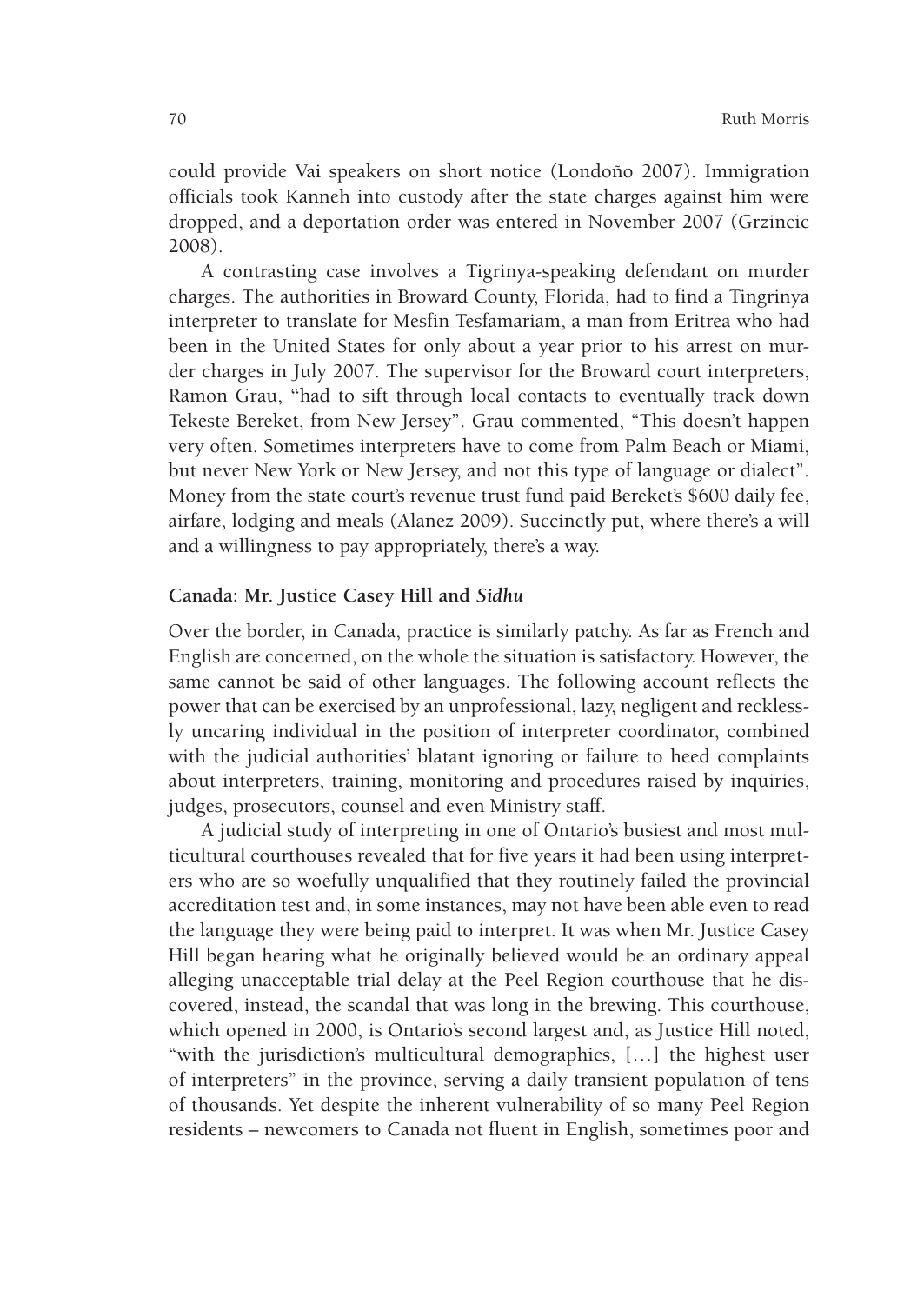likely to be easily intimidated by the court process – those accused of crimes were often abjectly served by the justice system.

Mr. Justice Hill heard evidence that from 2001 through the early part of 2007, unaccredited interpreters – responsible for translating a total of 10 languages into English – who had failed the Ontario test at least once had worked a total of 2,670 days. In the same time period, 19 interpreters – translating 25 other languages – who had never taken the test at all worked 592 court days. This information is contained in a review of interpreter invoices, a document which according to Mr. Justice Hill reveals that "for years, in addition to trials," these unaccredited and unskilled interpreters worked assignment court, contested bail hearings and consent releases and guilty pleas and sentencings at both the Ontario Court and Superior Court levels (*R. v. Sidhu*, para. 252). Though the problem was revealed in the summer of 2004 to Justice and government officials, the practice continued in Peel Region, with Justice Hill noting that in 2007 alone, unaccredited interpreters were used 54 times in court, and unaccredited interpreters who had failed the test worked in 96 instances (Blatchford 2005a).

While the judge found that much of the blame for the situation in Peel Region lay with two individuals – a woman named Forouz Masrour, a government employee since 1991 and the "interpreter co-ordinator" for the provincial Attorney-General's Ministry in Brampton, and Gerri Wyatt, the supervisor of court operations – he also found that "management ignored or abandoned constitutional and access to justice values unreasonably discounting the seriousness of the concerns involving [the interpreter's] interpretation competency" (*R. v. Sidhu*, para. 323), minimized the complaints that were coming in about the interpreters, and viewed what was a key 'access to justice' matter as a labour-relations problem (Blatchford 2005a).

The following situation graphically illustrates the kind of situation that can result from careless, not to say potentially criminally reckless unethical behaviour, in this case by an interpreter co-ordinator. A Hindi-speaking woman called Manjeet Bhandhal was hired at the Brampton courthouse at a time when what they needed was a Punjabi-speaking interpreter. Ms. Bhandhal was apparently quite open that she had never spoken Punjabi before in her life, but was nonetheless assigned to do just that in weekend bail courts. An official with the Ontario Attorney-General's ministry told Judge Hill that he believes Ms. Bhandhal cannot even read Punjabi. It appears that the quality of her interpretation played a role in a case that ended in a mistrial. The person who assigned her was Forouz Masrour, the interpreter co-ordinator at the courthouse. In her evidence before Judge Hill, she admitted that she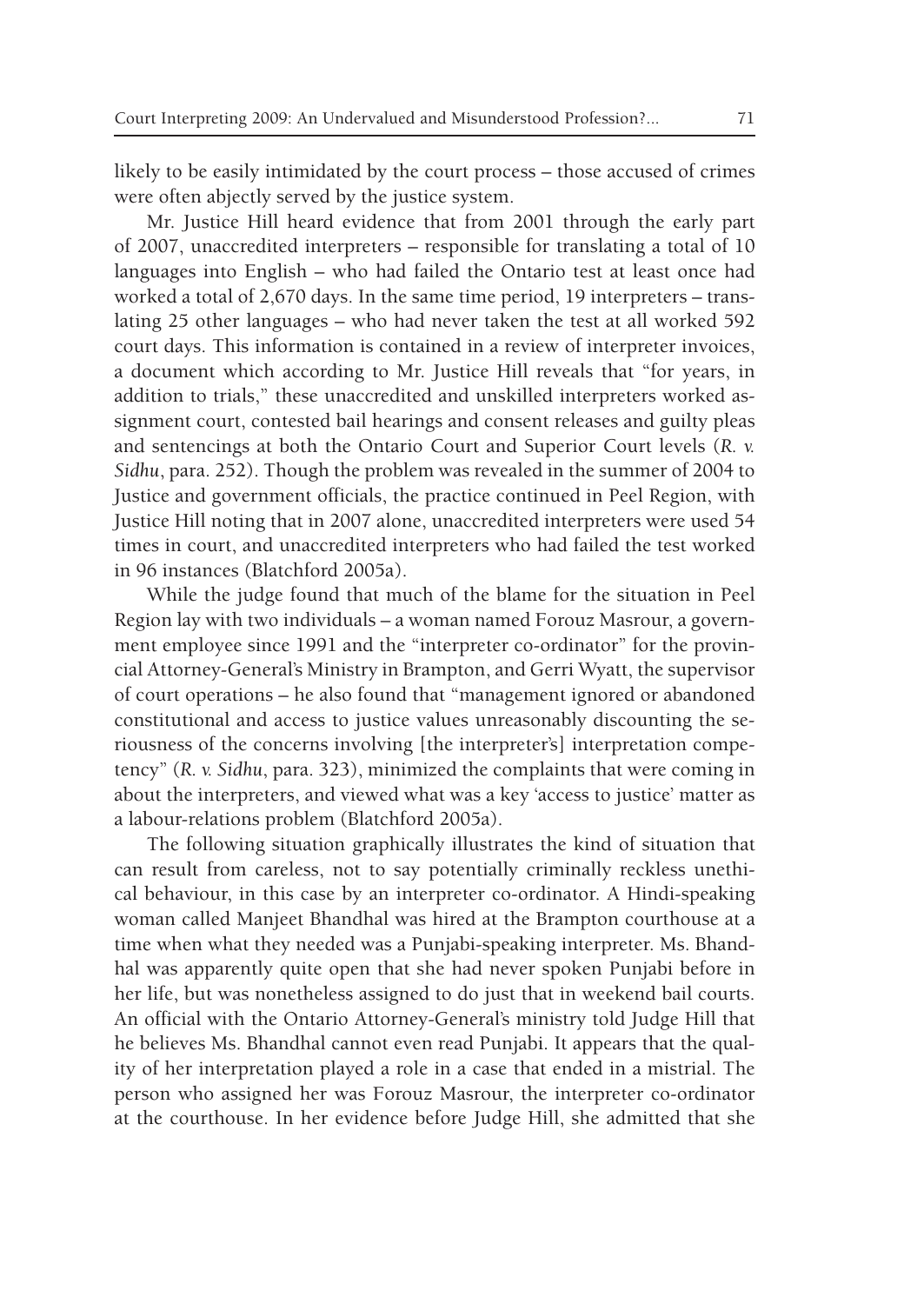considered weekend bail court "a game" because "there would not be anyone who would create problems" there. "Apparently, the fact that at bail court, accused people can lose their liberty was not a pressing concern for Ms. Masrour" (Blatchford 2005b).

Against this background, in April 2008 a class action was instituted in the Ontario Superior Court of Justice against the Ministry of the Attorney General of the Province of Ontario (*Sidhu vs. Ministry of the Attorney General*). The action, it is stated, arises out of the Province's failure to provide competent interpreters in court proceedings, and the class proceeding is on behalf of all individuals who have suffered because of incompetent interpreters. The claim asserts that the Ministry of the Attorney General's Court Services Division is responsible for providing competent interpreters in court proceedings. However, it is alleged that the Province has used unaccredited individuals as interpreters without advising the court, the parties or counsel, and that the Province does not adequately train, test or monitor interpreters. It is further alleged that the Province continued to use incompetent interpreters even after it became aware that they were not competent to interpret court proceedings. The Province is alleged to have ignored or failed to heed complaints about interpreters, training, monitoring and procedures raised by inquiries, judges, crowns, counsel and even Ministry staff (Girard 2007).

# **Court interpreting: An undervalued and misunderstood profession, or reason to hope?**

After this bird's eye view of the court interpreting situation in a number of jurisdictions, we are left with a number of questions, rather than ready answers. Can legislation help? Despite Section 14 of Canada's Charter of Rights and Freedoms, Mr. Sidhu did not get a fair trial because the interpreter who was provided was not competent. In Ohio, will the Franklin municipal court's detailed requirements attract a competent individual at the meagre salary being offered? Even if Senator Kohl's federal grant program is passed, will it in fact ensure that high quality interpreter services are made available to non-English speakers appearing in court? In the USA, is the shortage of qualified court interpreters in state courts a result of a lack of funding that can be addressed by the authorizing of \$15 million per year, over five years, for a State Court Interpreter Grant Program? If states are given assistance to develop, implement and improve state court interpreter certification programs in order to ensure fair trials for individuals with limited English proficiency, will those authorities that need these court interpreters actually pay them sufficiently well to make the profession of court interpreter one to which suitable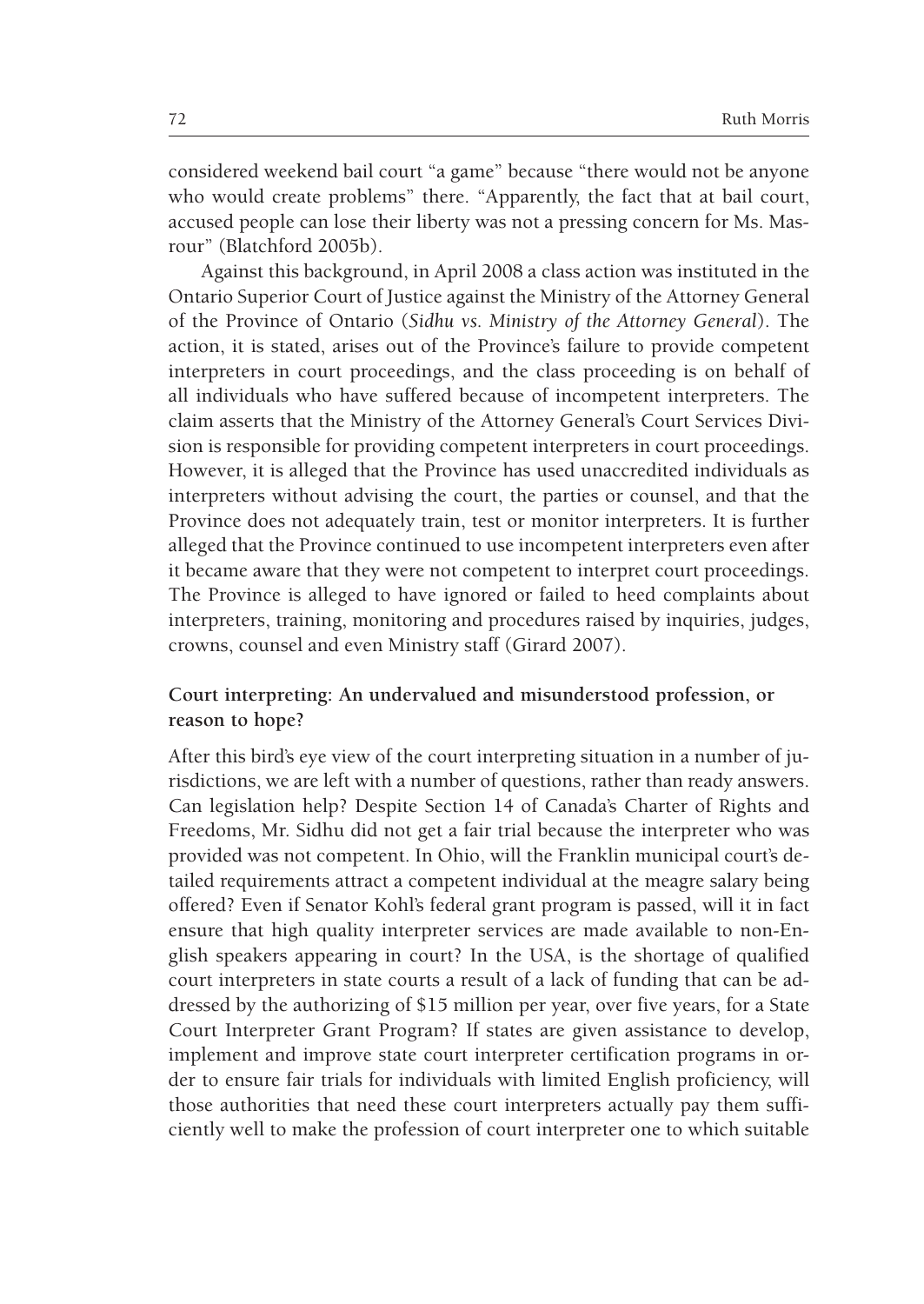individuals will be attracted, and will it become a career? Can Canada's *Sidhu* class action, if it succeeds, change the outlook and concomitant practice of the Ministry of the Attorney General of the Province of Ontario? If, as is alleged in this class action, the Province of Ontario has ignored or failed to heed complaints about interpreters, training, monitoring and procedures raised by inquiries, judges, crowns, counsel and even Ministry staff, what is the point of striving for quality? Are such efforts condemned to failure? Is this specific to Canada, or is it made special by the detailed action taken by Mr. Justice Hill in combination with several concerned lawyers to ferret out and publicize the shameful truth?

Perhaps a pessimistic note is not justified. While admitting that the failings identified in the Brennan Report "take a heavy human toll", and often violate federal law, Abel goes on to point out: "Fortunately, the picture is not entirely bleak. Each of the failings is avoidable" (Abel 2009: 2). She notes that in the last decade, the states have begun to develop programs to recruit, test and assign court interpreters. At least 40 states have joined the Consortium for State Court Interpreter Certification, to obtain access to exams assessing the competence of their interpreters. As a result, states seeking to improve their interpreter programs have examples to follow. Encouragingly, she reports, a revitalized federal Department of Justice is now energetically enforcing civil rights laws. And federal legislators are looking for ways to provide state court systems with additional funding for essential court interpreter services. "With this report," she writes, "we hope to facilitate and accelerate all of these efforts, to help states meet their obligations, and to ensure that, in the end, justice will speak" (Abel 2009: 2). Washington State, Oregon, California, New Jersey, New York and a few other states do well at providing competent interpreters in criminal and often civil cases. Most larger states and metropolitan cities are doing well for the most part. In contrast, in rural counties and in states with a smaller limited-English speaking population, there tend to be no training, no policies, and no interpreter program. Some systems outsource to commercial language agencies with no knowledge, no training, and no standards.

Is there any hope that the situation in Scotland will improve? Over a period of more than a decade, research identifying issues, literature reviews and the introduction of an outsourcing system do not appear to have brought about any improvement. Will outsourcing in Ireland remain a fact of life despite user dissatisfaction with the service provided? Is there any chance that interpreters in California, dissatisfied with their lack of career prospects, will leave the profession? Will training and continuous education be introduced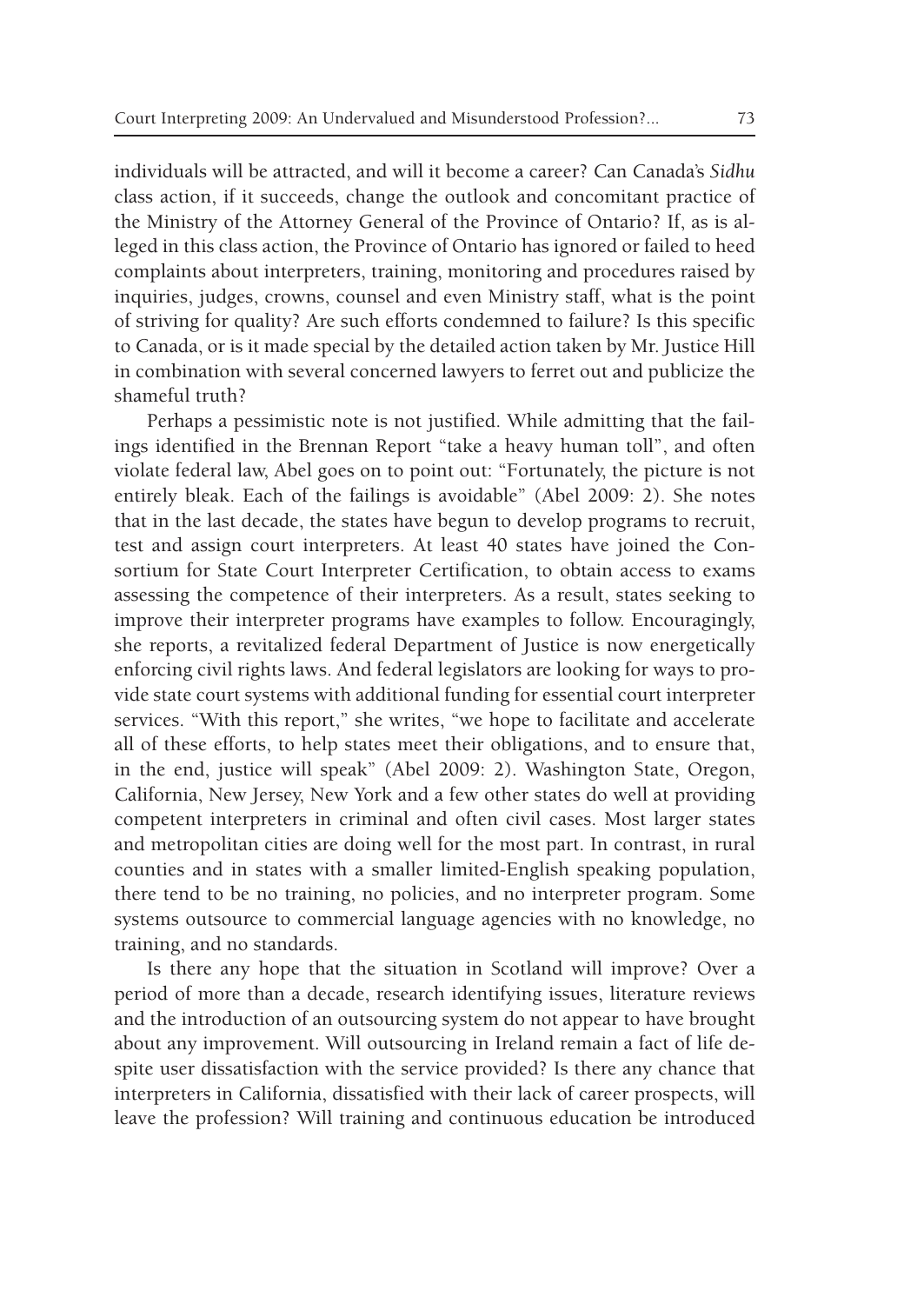for court interpreters as part of their career development? Will the judicial profession come to understand the professionalism that is needed in order to provide competent court interpreting? Only time will determine the answers to these and numerous other questions. Advocacy on the part of court interpreter associations and their members continues, but as economic and other factors increasingly come to the fore in determining practice in the legal system, the likelihood of positive change diminishes.

Those concerned about court interpreting issues should not only hope for improvement, but also continue to work to ensure that court interpreting is no longer an undervalued and misunderstood profession. It would be good to think that within a reasonable time span, the question in this article's subtitle – "will justice speak?" – will no longer need to be posed. Experience, however, has shown that this may be wishful thinking. Writing about the contractual provision of interpreters to public services in Scotland, Lalmy (2009) writes: "Now let's consider how this set up between agencies and the public service users has worked so far. The first thing to say is that it did not work out as well as it should have". In terms of performance, he argues, there has been a failure because of what he identifies as "complacencies" from both the agencies in providing unqualified interpreters and from the public services who "unquestionably accept their services despite previous appalling experiences". Lalmy further points out that despite the various press headlines over the last five years or so pointing out those agencies failing to provide adequate interpreters, he has still not come across a case where public services have sued an interpreting agency for breach of contract. He wryly comments that it can only be assumed that "the loop[hole] in the system is exploited by one party and accepted by the other", relying mainly on footnote (i) in the Crown Office and Procurator Fiscal Service Protocol which states: "On occasion it is recognised that interpreters who do not have the preferred qualifications and experience will require to be engaged". Writing in 2009, Lalmy argues that over the last decade there was plenty of time for the agencies to bring up to standard those interpreters not fully qualified on their register, and such an exception would solely apply to a very specific dialect from a remote part of the world. This particular loophole seems to be responsible for the yawning abyss between stated intentions about best practice and actual deficient hands-on practice that enables the Scottish legal system to continue, under a brand-new tender, to perpetuate its former shortcomings. Scotland is but one example of a legal system's attitude to the undervalued and misunderstood profession of court interpreting.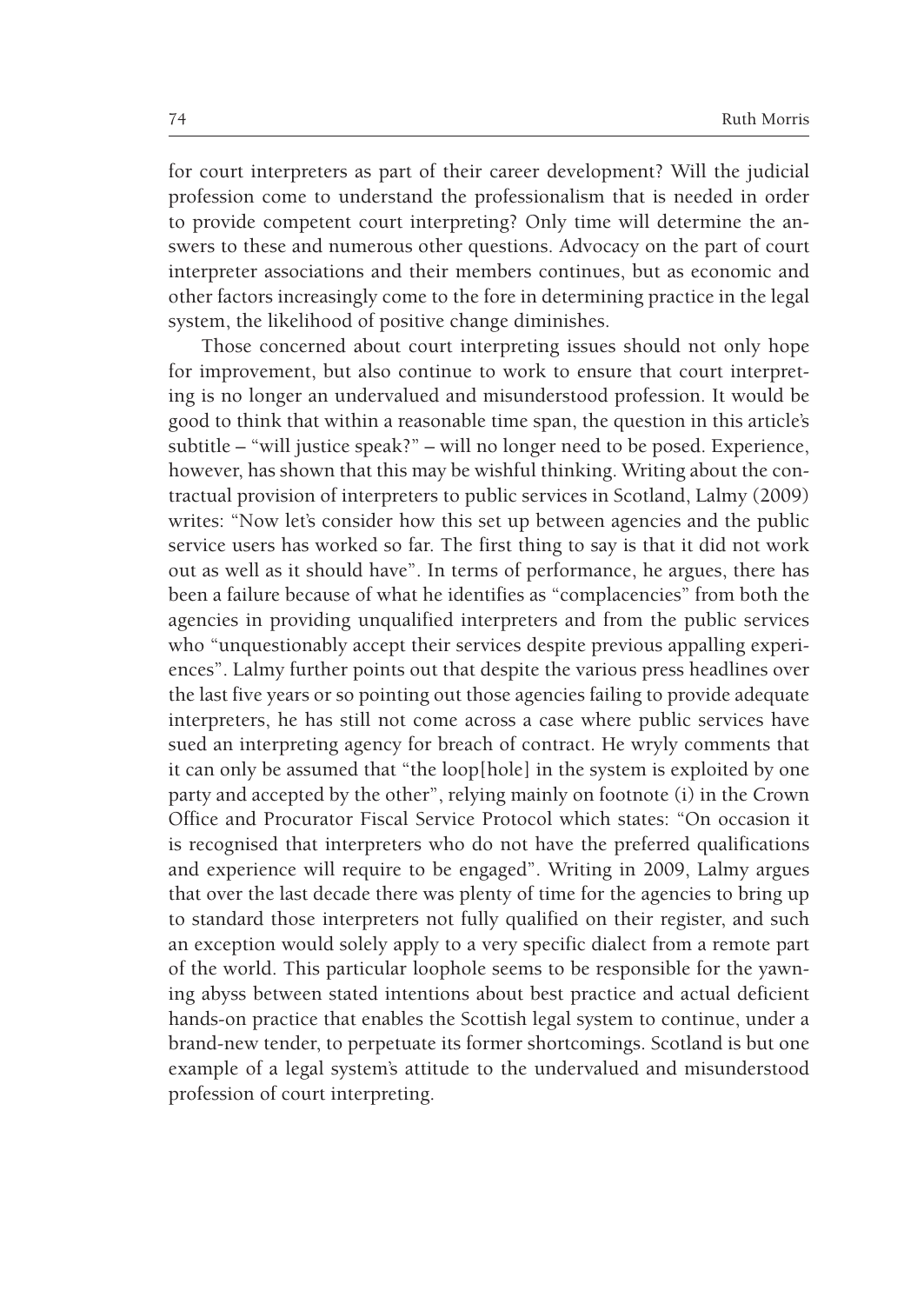### **Epilogue**

The same month that Franklin County Municipal Court published its demanding notice of vacancy for a court interpreter, it fired a Spanish-language interpreter who had been employed there for two and a half years because he could not interpret legal terms, "possibly jeopardizing the constitutional rights of thousands" (Czekalinski 2009). According to court documents, the individual in question made up words, including the Spanish word for "defendant," and guessed when he did not understand legal terms in English. Furthermore, in a June 2009 hearing regarding his qualifications, the man in question testified that he had "not mastered legal vocabulary in English or Spanish, for sure," but because everything is repetitive in the courtrooms he had a "well-enough grasp of actual phrases and words". The *Columbus Dispatch* report finished with the bald statement that there was no standard qualification process for interpreters in Ohio, according to a 2006 Supreme Court report. "At that time, 32 percent of interpreters working in Ohio's courts had received no related training" (Czekalinski 2009).

#### **Footnote: Losing a child in the translation**

Most of this article has focused on interpreters who work in the court system. However, the ramifications of inadequate linguistic arrangements by the public services inevitably have a far wider impact on the lives of second-language speakers than the narrower court setting, although often that is where those affected finish up. For example, a US Spanish-language radio programme at the beginning of June 2009 discussed the forced-adoption case of Chatina migrant Cirila Baltazar. It was reported that a court in Mississippi was about to terminate the parental rights of this Mexican immigrant woman, who was also facing the risk of deportation. By court order, the US born child was subsequently given in adoption to a local family. Advocates were challenging the process arguing that the woman, a Chatino-speaking migrant from the highlands in Southern Mexico, had not been able to defend herself (<http://www. archivosderb.org/?q=en/audio/by/guest/cirila\_baltazar\_cruz>).

On its website, the National Network for Immigrant and Refugee Rights (NNIRR) noted that the hospital provided her with an "interpreter" who is from Puerto Rico and does not speak Chatino, the language of the mother. Because of the language barrier and the misunderstanding by the hospital's interpreter who only spoke Spanish and English, a social worker was called in. The latter reported "evidence" of abuse and neglect because, according to the NNIRR report, the "baby was born to an illegal [sic] immigrant"; the "mother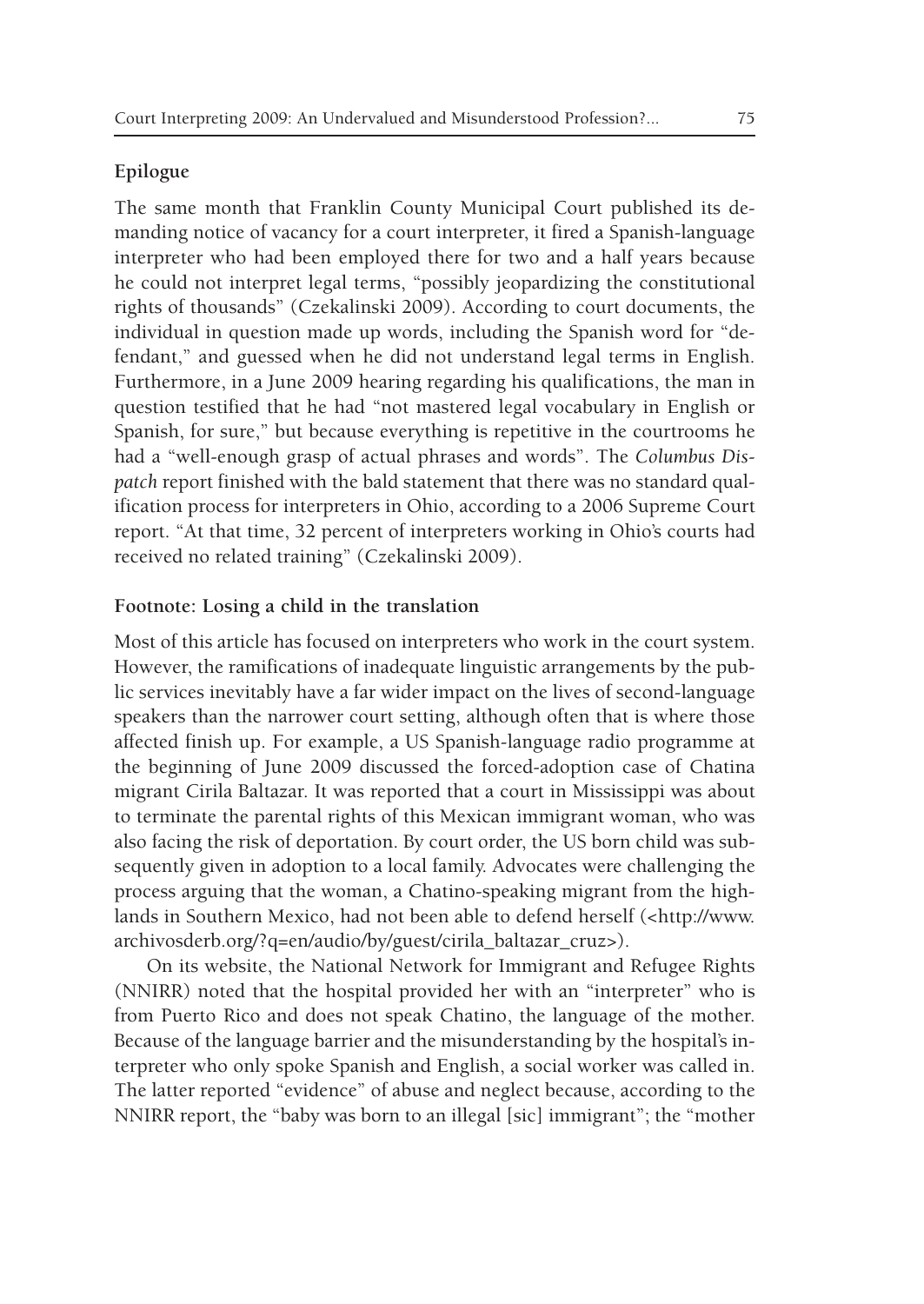had not purchased a crib, clothes, food or formula" (most Latina mothers breast feed their babies); "she does not speak English which puts baby in danger" (<http://www.nnirr.org/action/index.php?op=read&id=229&type=0>).

The NNIRR report further stated that Ms. Baltazar Cruz's baby was removed from her two days after birth at the hospital and given to an affluent local attorney couple who were unable to have children. The authorities made no effort to locate a Chatino interpreter, Ms. Baltazar Cruz's native tongue. Organizers from MIRA, the Mississippi Immigrant Rights Alliance, located an interpreter who is fluent in Chatino in Los Angeles and with her help interviewed the mother extensively.

The mother, the report continued, was accused of being poor and not being able to provide for her child. No one asked the mother to provide evidence of support. Reportedly she owns a home in Mexico and a store which provides both secure shelter and financial support, not counting the nurturing of a loving family of two other siblings, a grandmother, aunts, uncles and other extended family.

Through the Internet, at least, appears that there is some chance of justice speaking, even if it is in a whisper.

#### **References**

#### *Articles, reports and books*

- Abel, Laura. (2009) *Brennan Center for Justice Report on Language Access in State Courts*. Full-text version at: <http://brennan.3cdn.net/ c611a37ee2b6eb199e\_9bm6b3so4.pdf>
- Alanez, Tonya. (2009) "African language gap bridged in Broward murder trial". *South Florida Sun-Sentinel*, July 16, 2009. Full-text version at: <http:// www.sun-sentinel.com/news/broward/sfl-ethiopian-dialect-interpreterb071609,0,2134135.story>
- Anonymous. (2001) "Requiem for an Interpreters Office, 1985–2001". *Proteus*, NAJIT Newsletter, 10: 3. p. 13.
- BLATCHFORD, Christie. (2005a) "Inept court translators called 'threat to justice"". *Globe and Mail,* November 18, 2005.
- BLATCHFORD, Christie. (2005b) "How do you say 'chaos' in dozens of languages?". *Globe and Mail,* November 19, 2005.
- Bynorth, John. (2008) "Justice system compromised by unqualified interpreters: Fears of miscarriages in cases involving migrants". *Sunday Herald*, May 25, 2008. Full-text version at: <http://www.sundayherald.com/news/heraldnews/ display.var.2295799.0.justice\_system\_compromised\_by\_unqualified\_interpreters.php>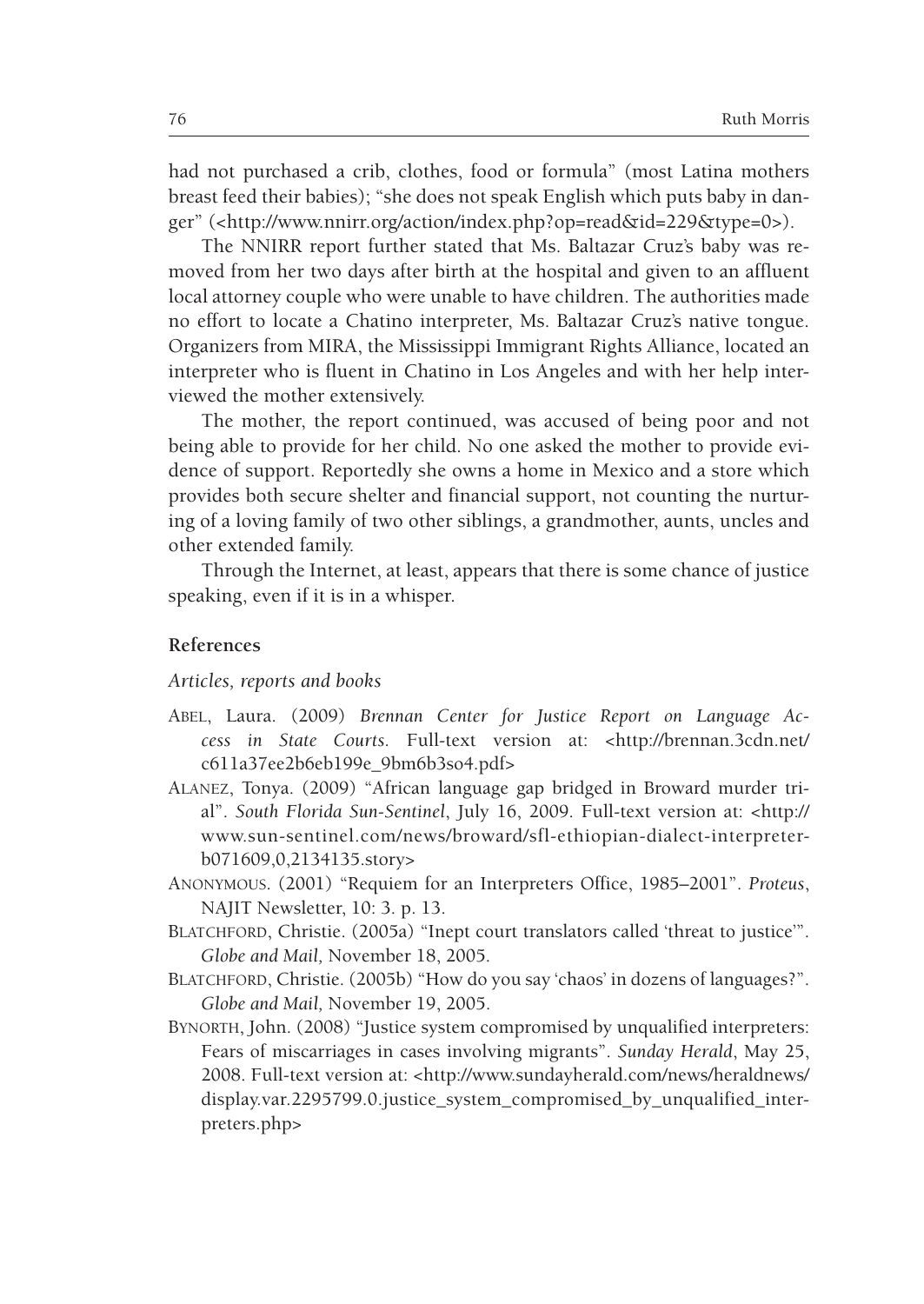- Commonwealth Attorney-General's Department. (1991) *Access to Interpreters in the Australian Legal System*. Canberra: Australian Government Publishing Service.
- Czekalinski, Stephanie. (2009) "Court interpreter fired: Man allegedly made up, mistranslated terms in Spanish". *The Columbus Dispatch*, August 1, 2009. Full-text version at: <http://www.dispatch.com/live/content/local\_news/stories/2009/08/01/misinterpreted.art\_art\_08-01-09\_b1\_c3el5fk.html?sid=101>
- Eades, Diana. (1992) *Aboriginal English and the Law: communicating with Aboriginal English-speaking clients: a handbook for legal practitioners*. Brisbane: Queensland Law Society.
- Festinger, Nancy. (2003) *Courthouses in a Multilingual Society: Maintaining Good Relations with Your Court Interpreters.* CM &A, The Court Management and Administration Report, Vol. 13, No. 2 April-June 2003. Full-text version at: <http://www.nyc.gov/html/oath/pdf/Courthouses%20in%20a%20Multilingual%20Society.pdf>
- Framer, Isabel. (2001) "Through the Eyes of an Interpreter". *The Advocate*, The Kentucky Department of Public Advocacy, 23:3. Full-text version at: <http://dpa.state.ky.us/library/manuals/inter/eyes.html>, <http://www.ccio.org/ CCIO-Resources-through%20the%20eyes.htm>
- Framer, Isabel. (2002) "Author's note". Full-text version at: <http://languageaccess.us/uploads/Through%20the%20Eyes%20of%20an%20Interpreter%20 Author's%20Note%20PDF.pdf>
- Girard, Michael. (2007) "Class Action for Breach of Minority Charter Rights". Full-text version at: <http://cacounsel.com/>
- Grzincic, Barbara. (2008) "Maryland Court of Appeals revives case against Vai speaker". The Baltimore Daily Record, Mar 17, 2008. Full-text version at: <http://findarticles.com/p/articles/mi\_qn4183/is\_20080317/ai\_n24936353/>
- Hayes, Elizabeth. (2007) Editorial. *ITIA Bulletin*, October 2007, 1.
- Hong, Peter. (2007) "Court interpreters return to work without pay raises At the urging of a state senator, more than 300 employees vote to end a six-week walkout". *Los Angeles Times*, October 18, 2007. Full-text version at: <http:// articles.latimes.com/2007/oct/18/local/me-interpreters18>
- Howie, Michael. (2007) "Translation errors may see criminals escape". *The Scotsman*. October 30, 2007. Full-text version at: <http://news.scotsman.com/index.cfm?id=1727012007>
- Kohl, Herbert. (2009) *The State Court Interpreter Grant Program Act, A bill to authorize the Attorney General to award grants to State courts to develop and implement State courts interpreter programs*. Full-text version at: <http://www. opencongress.org/bill/111-s1329/text>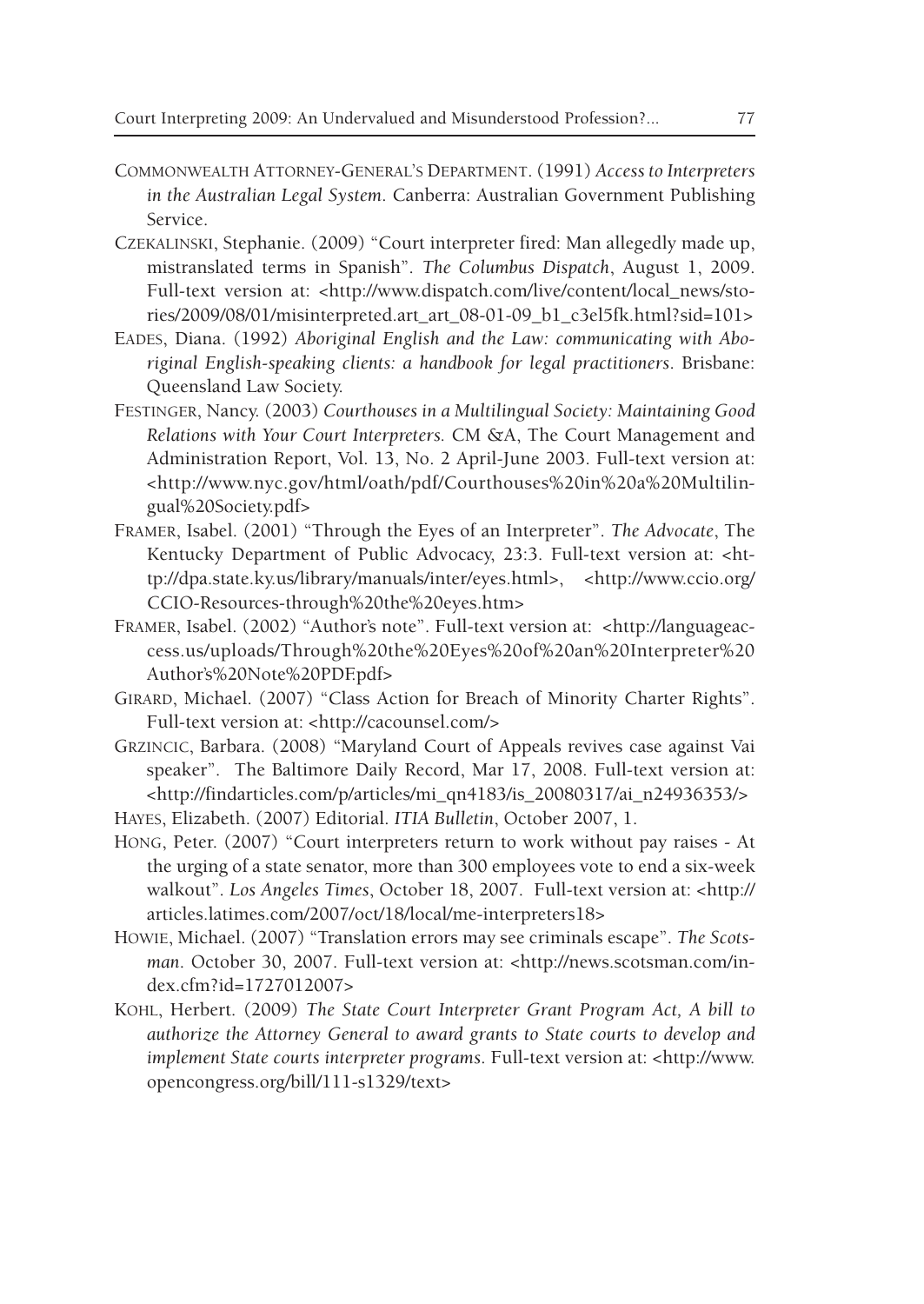- Lalmy, Ben. (2009) "Interpreting issues in Scotland". Full-text version at: <http://lalmy.blogspot.com/2009/03/interpreting-issues-in-scotland-by-ben. html#comment-form>
- Law Reform Commission. (1992) *Report No. 57, Multiculturalism and the Law*. Full-text version at: <http://www.austlii.edu.au/au/other/alrc/publications/ reports/57/>
- Interpreters and Translators Bulletin. (n.d.) "Malpractices Dossier*:* Trials lost or prosecutions compromised by poor interpreting resulting from outsourcing". Full-text version at: <http://www.interpreters-branch.org.uk/index.php?mid=6>
- Central Government Centre of Procurement Expertise (CGCoPE). (2009) *Invitation to Tender for the Provision of Interpreting, Translation and Transcription Services Framework Agreement*. March 2009. Full-text version at: <http://www. publiccontractsscotland.gov.uk/Search/Search\_Print.aspx?ID=MAR059861>
- LONDOÑO, Ernesto. (2007) "Maryland Judge Dismisses Sex-Abuse Charges: Clerk Is Unable To Find Suitable Translator In Time", *Washington Post*, July 22, 2007, Page C05. Full-text version at: <http://www.washingtonpost.com/wpdyn/content/article/2007/07/21/AR2007072100660.html>
- McLaughlin, Martyn. (2009) "Battle of words threatens chaos in the courts". *The Scotsman.* 1 November 2009. Full-text version at: <http://news.scotsman. com/scotland/Battle----of.5784353.jp>
- McPake, Joanna & Richard Johnstone. (2002, modified 2006) *Translating, Interpreting and Communication Support Services Across the Public Sector in Scotland: A Literature Review*. Scottish Executive Central Research Unit. Full-text version at: <http://www.scotland.gov.uk/Publications/2002/03/10759/File-1>; <http://www.scotland.gov.uk/Resource/Doc/156792/0042162.pdf>
- NAJIT. (2009) "Letter of support to Hon. Herbert Kohl, Senate Judiciary Committee. Re: S. 1329 to authorize the Attorney General to award grants to State courts to develop and implement State courts interpreter programs". Full-text version at: <http://najit.org/documents/S1329%20Final%207.13.pdf>
- PHELAN, Mary. (2007) "Court Interpreters in the News (for the wrong reasons)". *ITIA Bulletin*, October 2007, 4-5.
- Supreme Court of Ohio and The Ohio Judicial System. (2009) Franklin County Municipal Court – "Part-Time Spanish Interpreter", Ohio Court Job Opportunities. Full-text version at: <http://www.supremecourt.ohio.gov/Employment/FCMC\_interpreter.asp>.
- Tamber, Caryn. (2008) "Maryland Court of Appeals weighs dismissal of delayed sex abuse case". *The Baltimore Daily Record***.** Full-text version at: <http://findarticles.com/p/articles/mi\_qn4183/is\_20080213/ai\_n21415043/>